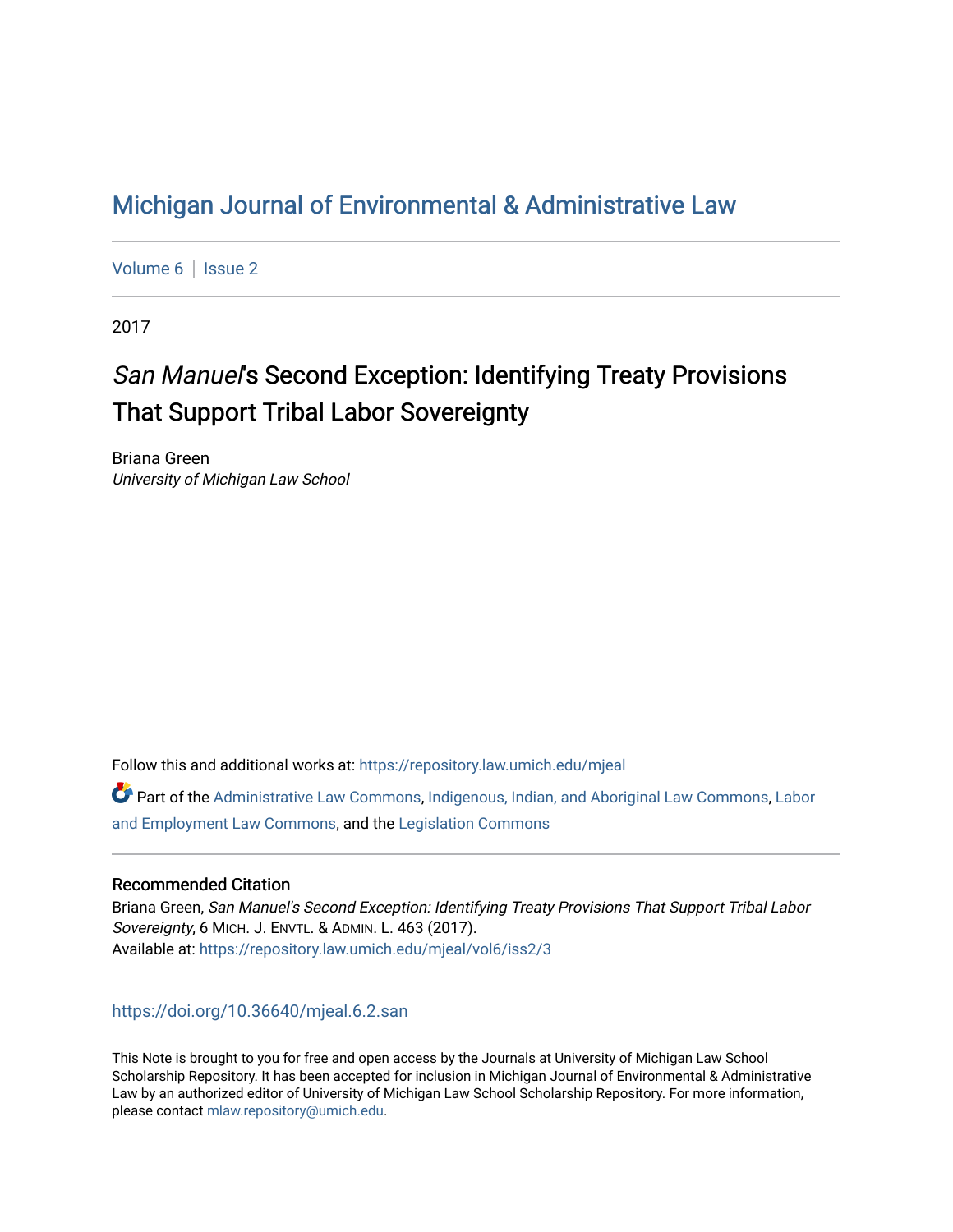# *SAN MANUEL***'S SECOND EXCEPTION: IDENTIFYING TREATY PROVISIONS THAT SUPPORT TRIBAL LABOR SOVEREIGNTY**

#### *Briana Green\**

#### **ABSTRACT**

*Inspired by the holding in* WinStar World Casino*, this Note considers the potential for tribes to make treaty-based arguments when facing the threat of National Labor Relations Board jurisdiction. This Note presents the results of a survey of U.S. government treaties with Native Americans to identify those treaties with language similar to that interpreted by the Board in* WinStar World Casino*. The survey identified four treaties and four tribes that could make treaty-based arguments like those made in* Winstar World Casino*: the Confederated Tribes of the Umatilla Indian Reservation, the Muscogee (Creek) Nation, the Seminole Nation of Oklahoma, and the Menominee Indian Tribe of Wisconsin. As the applicability of* WinStar World Casino *is narrow, this Note also considers the possibility of a broader legislative option to clarify the law and ensure labor sovereignty for all tribes.*

#### TABLE OF CONTENTS

| $\mathbf{H}$ |                                                     | The Board's Analysis in $W_{IN}S$ tar World Casino  464    |  |  |  |
|--------------|-----------------------------------------------------|------------------------------------------------------------|--|--|--|
|              |                                                     |                                                            |  |  |  |
|              |                                                     |                                                            |  |  |  |
|              |                                                     | C. The Rules of Construction Favoring Indian Tribes  468   |  |  |  |
| HL.          | TRIBES WITH SIMILAR TREATY PROVISIONS AND POTENTIAL |                                                            |  |  |  |
|              |                                                     | ARGUMENTS AGAINST THE APPLICATION OF THE ACT  470          |  |  |  |
|              |                                                     |                                                            |  |  |  |
|              |                                                     |                                                            |  |  |  |
|              |                                                     |                                                            |  |  |  |
|              |                                                     | Confederated Tribes of the Umatilla Indian<br>$\mathbf{1}$ |  |  |  |
|              |                                                     | Reservation (CTUIR)  472                                   |  |  |  |
|              |                                                     |                                                            |  |  |  |

<sup>\*</sup> University of Michigan, J.D. 2016, B.A., 2013. I would like to thank Professors Matthew L.M. Fletcher, Kate Andrias, and J.J. Prescott for their thoughtful comments and support in shaping this project. Additionally, I am grateful to the entire staff of the *Michigan Journal of Environmental & Administrative Law* for their hard work throughout this process.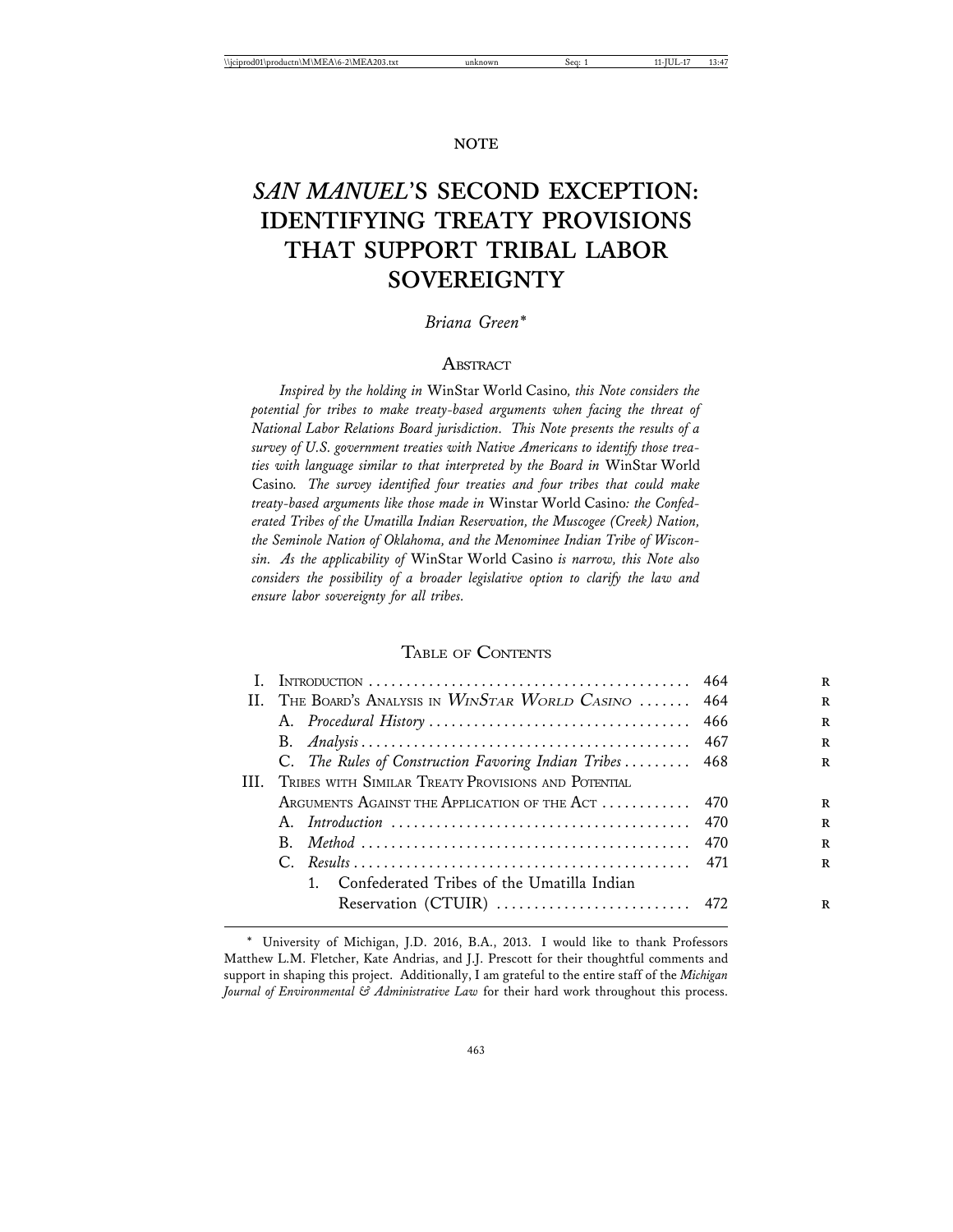|                                                    | 4. The Menominee Indian Tribe of Wisconsin  479 |  |
|----------------------------------------------------|-------------------------------------------------|--|
| IV. THE PROPOSED TRIBAL LABOR SOVEREIGNTY ACT  481 |                                                 |  |
|                                                    |                                                 |  |
|                                                    |                                                 |  |

#### I. INTRODUCTION

As Native American tribes expand their role as employers, the courts and the National Labor Relations Board (NLRB or Board) struggle to determine the place of tribal employers with respect to the National Labor Relations Act (the Act). When it comes to labor regulation, the Board and some courts have decided that the "generally applicable" regulatory regimes of the United States federal government, such as the Act, take precedence over inherent tribal sovereignty and self-governance rights.<sup>1</sup> However, the Board recently held in *WinStar World Casino* that the Act does not apply if it would abrogate a tribe's treaty rights.<sup>2</sup> This Note begins with an analysis of the Board's findings in *WinStar World Casino*. Then, it presents original research identifying treaties with substantially similar language to that interpreted by the Board in *WinStar World Casino* to determine if other tribes could advance similar arguments when faced with the threat of Board jurisdiction. Next, it applies the analysis, standards, and canons used in *WinStar World Casino* to develop arguments against applying the Act to the four tribes identified. Finally, it considers the potential for a legislative solution to create consistency in the application of the Act to tribal enterprises.

#### II. THE BOARD'S ANALYSIS IN WINSTAR WORLD CASINO

Congress enacted the National Labor Relations Act in 1935.<sup>3</sup> The purpose of the Act is to aid the free flow of commerce by encouraging collective bargaining practices between unions, employees, and employers.<sup>4</sup> Congress created the National Labor Relations Board to administer the Act.<sup>5</sup> The NLRB oversees elections and litigates claims of "unfair labor practices" against unions and employers.<sup>6</sup> Failure to bargain "in good faith," or the

5. 29 U.S.C. § 153.

<sup>1.</sup> *See, e.g.*, N.L.R.B. v. Little River Band of Ottawa Indians, 788 F.3d 537 (6th Cir. 2015); Soaring Eagle Casino & Resort, 361 N.L.R.B. No. 73, 201 L.R.R.M. (BNA) 1549 (Oct. 27, 2014).

<sup>2.</sup> WinStar World Casino, 362 N.L.R.B. No. 109, 2014-2015 NLRB Dec. ¶ 15,968 (June 4, 2015).

<sup>3.</sup> National Labor Relations Act, 29 U.S.C. §§ 151–169 (2015).

<sup>4. 29</sup> U.S.C. § 151.

<sup>6. 29</sup> U.S.C. §§ 153, 158.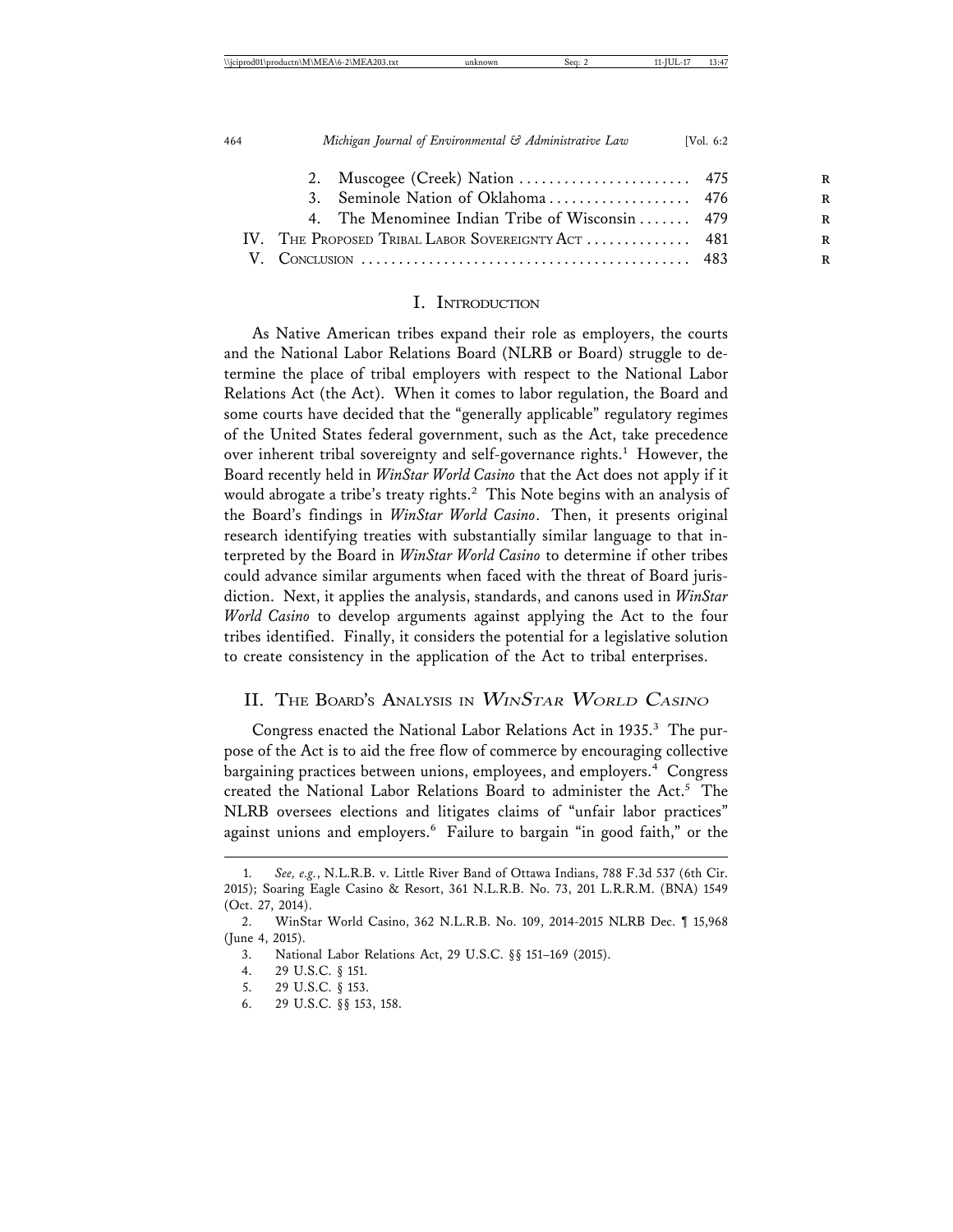commission's finding of other unfair labor practices, can lead to Board levied sanctions and enforcement orders.<sup>7</sup>

The law does not apply to all relationships that we think of colloquially as employer-employee relationships. The scope of the law is limited by the definitions of "employee" and "employer" in the Act.<sup>8</sup> Congress expressly excluded employers including federal government wholly owned corporations, any Federal Reserve Bank, or any state or political subdivision from the definition of "employer."9 Congress also excluded agricultural employees,<sup>10</sup> domestic laborers,<sup>11</sup> independent contractors,<sup>12</sup> public employers,<sup>13</sup> and railway employees governed by the Railway Labor Act.<sup>14</sup> Subsequent Board and court decisions interpreting the Act have also excluded broad categories of employees such as supervisors, managers, and student employees.<sup>15</sup>

Over the past forty years, courts and the Board have sometimes concluded that corporations wholly-owned by tribes on Indian land are within Board jurisdiction. But at other times, courts have reached the opposite conclusion. In the most recent NLRB decision on-point, *WinStar World Casino*, the Board held that the Chickasaw Nation (the Nation) is not subject to the application of the Act.16 Applying the test established in *San Manuel Indian Bingo & Casino*, 17 the Board found that application of the Act would abrogate treaty rights specific to the Nation; specifically, the 1830 Treaty of Dancing Rabbit Creek.<sup>18</sup> Therefore, the Board declined to assert jurisdiction over the Nation.<sup>19</sup>

- 7. 29 U.S.C. § 158.
- 8. 29 U.S.C. § 152(2)–(3).
- 9. 29 U.S.C. § 152(2).
- 10. 29 U.S.C. § 152(3).

15. For further analysis on these exclusions, see Robert A. Epstein, *Breaking Down the Ivory Tower Sweatshops: Graduate Student Assistants and Their Elusive Search for Employee Status on the Private University Campus*, 20 ST. JOHN'S J. LEGAL COMMENT. 157 (2005); George Feldman, *Workplace Power and Collective Activity: The Supervisory and Managerial Exclusions in Labor Law*, 37 ARIZ. L. REV. 525 (1995).

16. WinStar World Casino, 362 N.L.R.B. No. 109, at 1, 2014-2015 NLRB Dec. ¶ 15,968 (June 4, 2015).

17. San Manuel Indian Bingo & Casino v. N.L.R.B., 475 F.3d 1306 (D.C. Cir. 2007) (upholding the Board's conclusions in San Manuel Indian Bingo & Casino, 341 N.L.R.B. 1055 (2004)).

18. *Id.*

19. *Id.* at 4.

<sup>11.</sup> *Id.*

<sup>12.</sup> *Id.*

<sup>13.</sup> *Id.*

<sup>14.</sup> *Id.*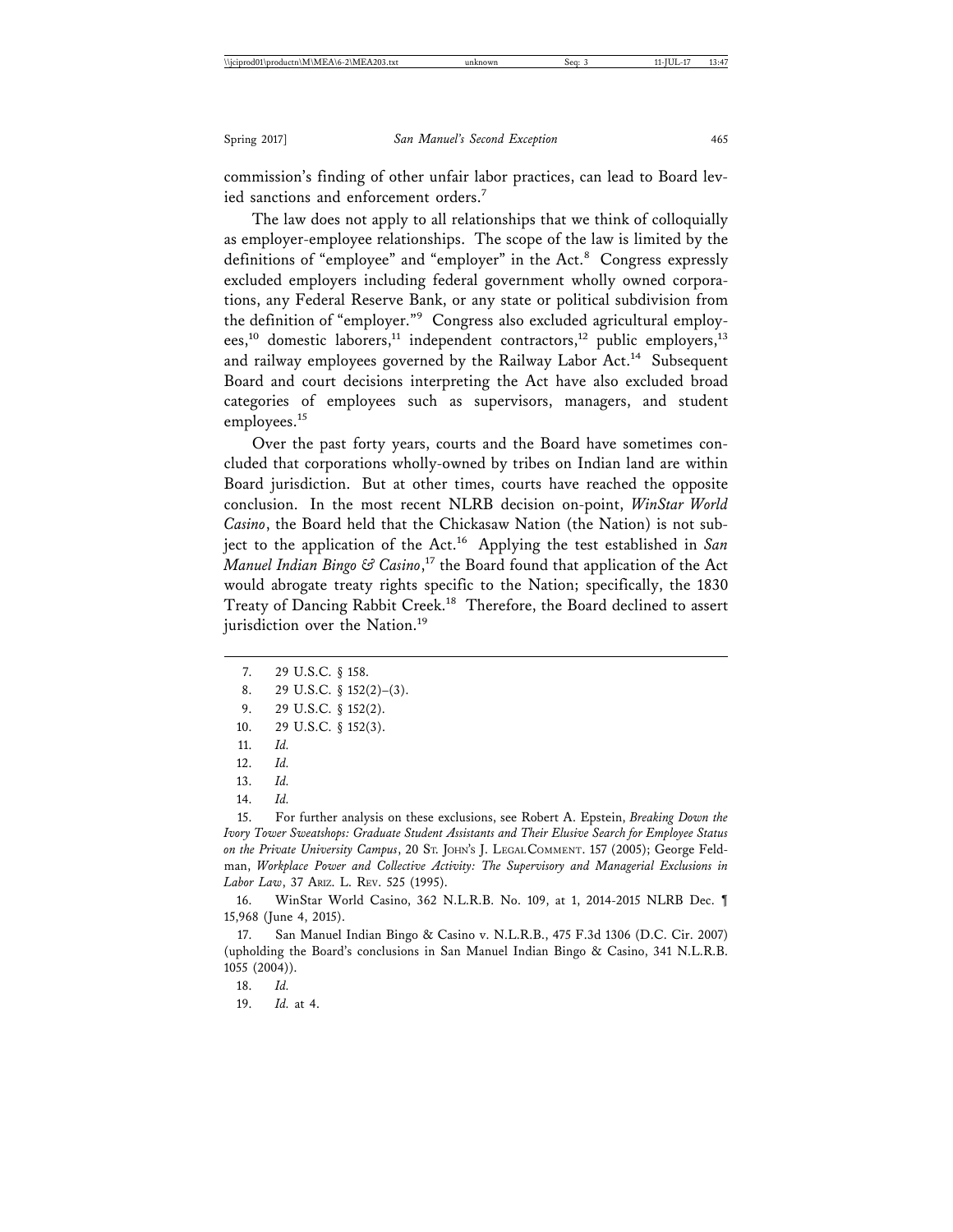#### A. *Procedural History*

*WinStar World Casino*'s procedural history is somewhat extraordinary. On December 18, 2010, an agent of WinStar World Casino informed employees working at the casino that they did not have the protections of the Act because of the Nation's sovereignty.<sup>20</sup> The Board's General Counsel filed a Complaint and Notice of Hearing on March 31, 2011.<sup>21</sup> The Board initially issued a Decision and Order on July 12, 2013, holding that it would be appropriate to assert jurisdiction over the Nation.<sup>22</sup> The Board reasoned that the treaty language read in the context of three successive treaties demonstrated a federal government trend of narrowing the sovereignty of the Chickasaw Nation.<sup>23</sup> Based on this interpretation, the Board found that it would not abrogate the Nation's sovereignty to apply the Act to the Nation's enterprise.<sup>24</sup> The Nation then filed a petition for review in the United States Court of Appeals for the Tenth Circuit.<sup>25</sup>

However, at the time of the July 12 Decision and Order, the Board included two members whose appointments were facing constitutional challenges in the courts.26 In *NLRB v. Noel Canning*, the Supreme Court held that the appointments of the challenged members were invalid recess appointments, and the Court nullified the appointments.<sup>27</sup> Because the Board had not been properly constituted at the time of the July 12 Decision and Order, the Tenth Circuit vacated it and remanded the case back to the Board.28 The Board then issued the June 4, 2015 Decision and Order, where it found that the Nation is not subject to the Board's jurisdiction, and that application of the Act would abrogate treaty rights specific to the Nation.<sup>29</sup>

The Nation, a federally recognized Indian tribe, has entered into several treaties with the United States. These include the 1830 Treaty of Dancing Rabbit Creek (the 1830 Treaty)<sup>30</sup> and the 1866 Treaty of Washington (the

- 28. *WinStar World Casino*, 362 N.L.R.B. at 1.
- 29. *Id.* at 4.

30. Treaty with the Choctaw 1830, Sep. 27, 1830, 7 Stat. 333, *reprinted in* 2 KAPPLER, INDIAN AFFAIRS: LAWS AND TREATIES 310 (1904).

<sup>20.</sup> WinStar World Casino, 359 N.L.R.B. 1472, 1473 (2013), *vacated by WinStar World Casino*, 362 N.L.R.B. No. 109.

<sup>21.</sup> National Labor Relations Board, *Chicksaw Nation d/b/a WinStar World Casino*, CASES & DECISIONS, https://www.nlrb.gov/case/17-CA-025121 (last visited Feb. 19, 2017).

<sup>22.</sup> *WinStar World Casino*, 359 N.L.R.B. at 1474–78.

<sup>23.</sup> *Id.* at 1474–77.

<sup>24.</sup> *Id.* at 1472–80.

<sup>25.</sup> *WinStar World Casino*, 362 N.L.R.B. No. 109.

<sup>26.</sup> *Id.* at 1.

<sup>27.</sup> N.L.R.B. v. Noel Canning, 134 S. Ct. 2550, 2555–56 (2014).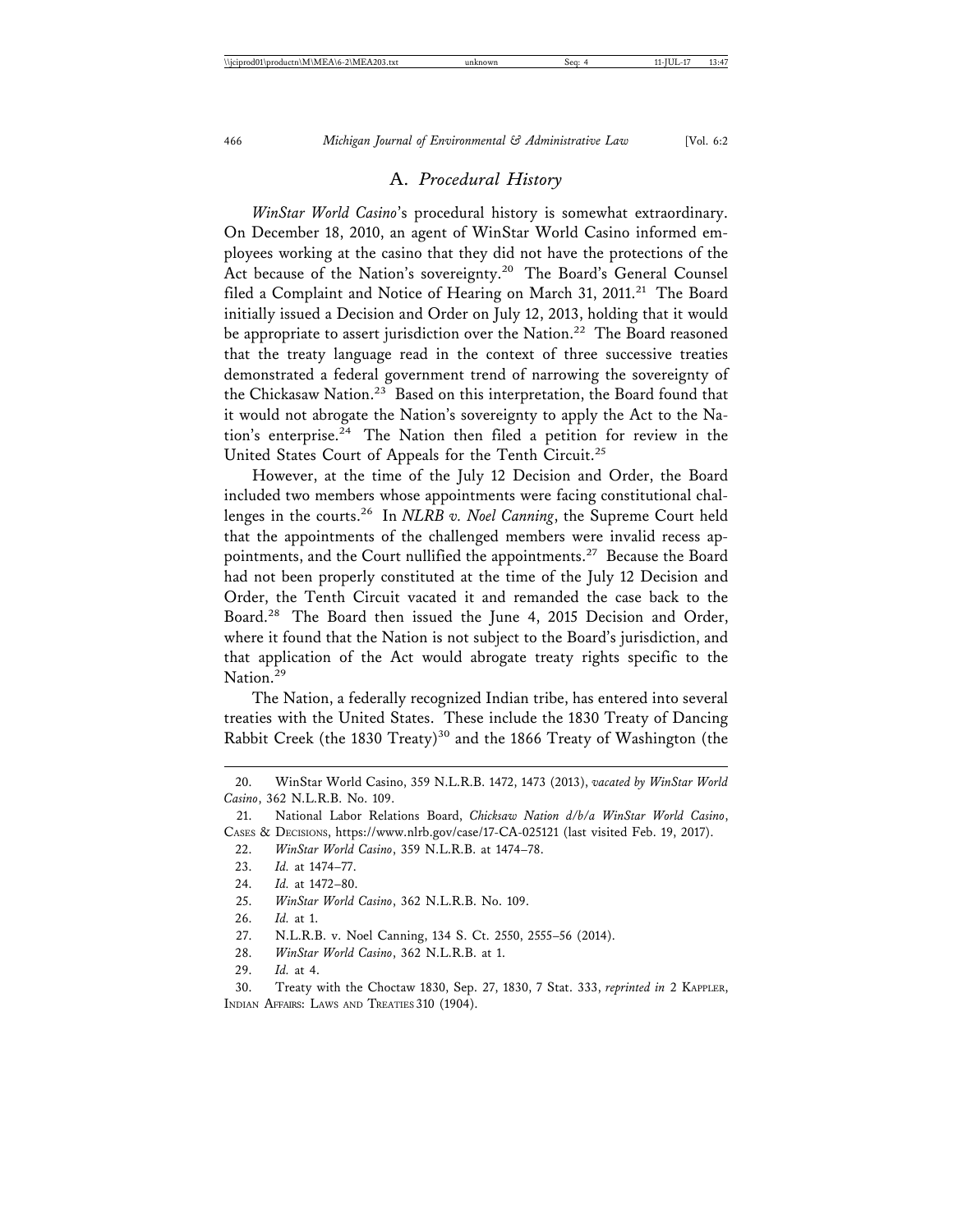1866 Treaty).<sup>31</sup> The Board's 2015 decision cited relevant treaty language in Article IV of the 1830 Treaty:

The Government and people of the United States are hereby obliged to secure to the said Choctaw Nation . . . the jurisdiction and government of all the persons and property that may be within their limits west, so that no Territory or State shall ever have a right to pass laws for the government of the [Nation]; . . . the U.S. shall forever secure said [Nation] from, and against all laws except such as from time to time may be enacted in their own National Councils, not inconsistent with the Constitution, Treaties, and Laws of the United States; and except such as may, and which have been enacted by Congress, to the extent that Congress under the Constitution are required to exercise a legislation over Indian Affairs.<sup>32</sup>

#### B. *Analysis*

In *WinStar World Casino*, the Board applied the Tuscarora-Coeur D'Alene framework<sup>33</sup> that it adopted in San Manuel.<sup>34</sup> The Tuscarora-Coeur D'Alene framework establishes that in general, a federal statute applies to all persons, including Indians and their property interests.35 However, the framework also provides that federal law will not apply when (1) the law "touches exclusive rights of self-government in purely intramural matters"; (2) the application of the law would abrogate treaty rights; or (3) there was "proof" in the statutory language or legislative history that Con-

<sup>31.</sup> Treaty with the Choctaw and Chickasaw, 1866, Jun. 28, 1866, 14 Stat. 769, *reprinted in* 2 KAPPLER, INDIAN AFFAIRS: LAWS AND TREATIES 918 (1904).

<sup>32.</sup> Treaty with the Choctaw 1830, *supra* note 30, art. IV. **R**

<sup>33.</sup> WinStar World Casino, 362 N.L.R.B. No. 109, at 2, 2014-2015 NLRB Dec. ¶ 15,968 (June 4, 2015) (citing San Manuel Indian Bingo & Casino, 341 N.L.R.B. 1055, 1059  $(2004)$ ).

<sup>34.</sup> San Manuel Indian Bingo & Casino v. N.L.R.B., 475 F.3d 1306, 1309–10 (D.C. Cir. 2007).

<sup>35.</sup> The Tuscarora-Coeur D'Alene framework has been discussed in the context of several federal laws. *See, e.g.*, Reich v. Mashantucket Sand & Gravel, 95 F.3d 174, 179 (2d Cir. 1996) (applying the framework to hold that OSHA regulations apply to tribal construction company); Equal Emp't Opportunity Comm'n v. Fond du Lac Heavy Equipment, 986 F.2d 246, 249–50 (8th Cir. 1993) (refusing to apply the "general applicability" rule to the Age Discrimination in Employment Act). For a detailed criticism and analysis of the Tuscarora-Coeur D'Alene framework, see N.L.R.B. v. Little River Band of Ottawa Indians, 788 F.3d 537, 557–61 (2015) (McKeague, J., dissenting).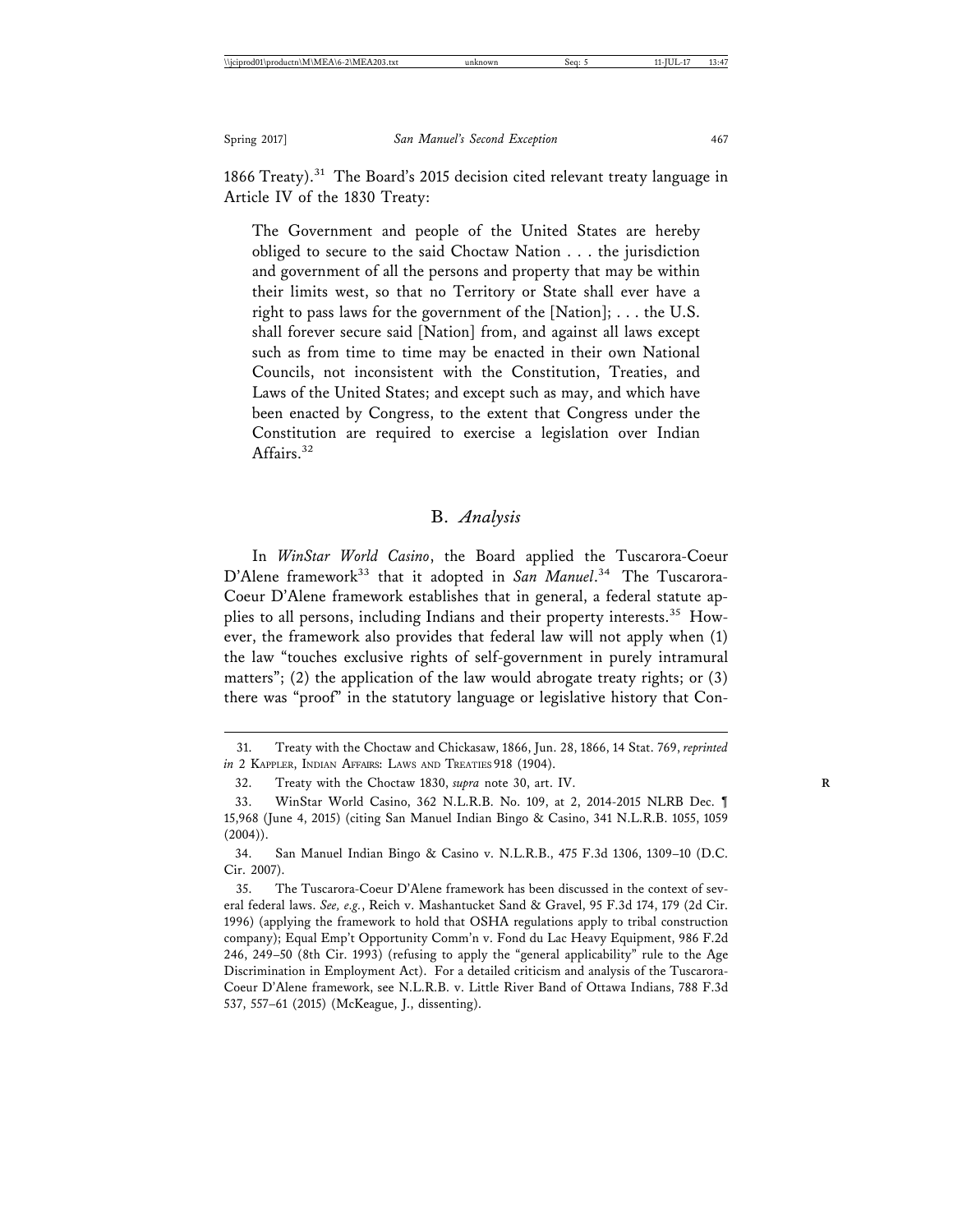gress did not intend the Act to apply to Indian tribes.<sup>36</sup> If the Board finds any of these exceptions satisfied, it will not assert jurisdiction.<sup>37</sup>

In *WinStar World Casino*, after finding that the first and third exceptions did not apply, the Board determined that the Act would abrogate treaty rights, satisfying the second San Manuel exception.<sup>38</sup> The Board thus declined to assert jurisdiction.<sup>39</sup>

The Nation argued that applying the Act would abrogate two protected treaty rights, (1) the right to exclude or condition entrance on tribal territory; and  $(2)$  the Nation's treaty right to self-government.<sup>40</sup> The Nation also argued that the specific language in Article IV of the 1830 Treaty exempts the Nation from the application of all federal laws except those enacted pursuant to Congress' power to legislate concerning Indian affairs, and further that the Choctaw and Chickasaw Nations agreed to recognize Congress's plenary power only with respect to laws regulating Indian affairs.<sup>41</sup>

The Board rejected the Nation's "right to exclude" argument, citing recent decisions by the Board finding that the treaty provision articulating a tribe's right to exclude non-members from its territory was insufficient to bar application of the Act.<sup>42</sup> But the Board agreed with the Nation that the 1830 Treaty limited Congress's plenary power to Indian Affairs such that assertion of the Board's jurisdiction would abrogate the Nation's treaty rights.<sup>43</sup>

#### C. *The Rules of Construction Favoring Indian Tribes*

The Board applies six principles when construing Indian treaties. These include the following:

1. Indian nations did not seek out the United States to enter into these treaties. The Treaties were imposed upon the Nations and they had no choice but to consent.<sup>44</sup>

<sup>36.</sup> *San Manuel*, 475 F.3d at 1310 (citing Donovan v. Coeur d'Alene Tribal Farm, 751 F.2d 1113, 1115 (9th Cir. 1985)).

<sup>37.</sup> The Board also articulated a fourth option in *San Manuel*, indicating that it would make a further inquiry to determine whether policy considerations suggest the Board should or should not assert its discretionary jurisdiction on a case-by-case basis. *Id.*

<sup>38.</sup> *WinStar World Casino*, 362 N.L.R.B. at 2.

<sup>39.</sup> *Id.*

<sup>40.</sup> *Id.*

<sup>41.</sup> *Id.*

<sup>42.</sup> *Id.* at 2 n.6; *see also* Soaring Eagle Casino & Resort, 361 N.L.R.B. No. 73, 201 L.R.R.M. (BNA) 1549 (Oct. 27, 2014).

<sup>43.</sup> *WinStar World Casino*, 362 N.L.R.B. at 2.

<sup>44.</sup> Choctaw Nation v. Oklahoma, 397 U.S. 620, 631 (1970).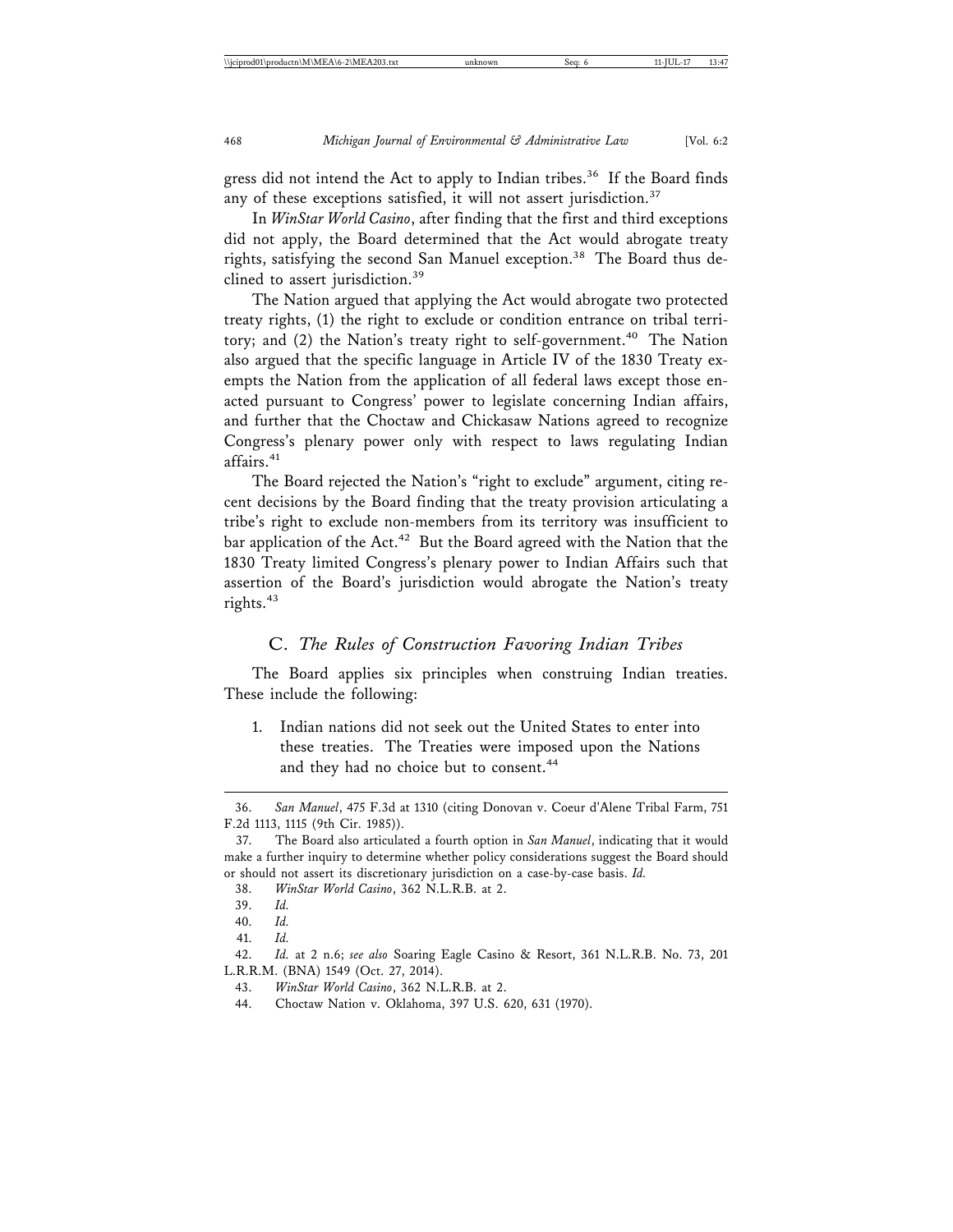- 2. As such, the treaties must be construed "as justice and reason demand."45
- 3. The Board should look "only to the substance of the right, without regard to technical rules."<sup>46</sup>
- 4. "[E]nlarged rules of construction are adopted in reference to Indian treaties."<sup>47</sup>
- 5. Treaties with the tribes "should be construed liberally in favor of the Indians, with ambiguous provisions interpreted to their benefit."48
- 6. "[T]he utmost good faith shall always be observed towards the Indians."49

In considering the enlarged rules of construction to be used in interpreting Indian treaties, the Board found that Article IV of the 1830 Treaty, which secures the Nation from "all laws . . . except such as may, and which have been enacted by Congress, to the extent that Congress under the Constitution are required to exercise a legislation over Indian Affairs," forecloses application of the Act.<sup>50</sup> The Act was not enacted pursuant to the Indian Commerce Clause of the Constitution and was not passed as legislation over Indian affairs.<sup>51</sup> The Board held that to assert "jurisdiction would abrogate the Nation's treaty right to be secure from and against all laws except those passed by Congress under its authority over Indian affairs."<sup>52</sup>

The Board also found Article 7 of the subsequent 1866 Treaty, which states that the Nation agrees to only such laws, "that Congress and the President of the United States may deem necessary for the better administration of justice and the protection of the rights of persons and property within the Indian Territory" to be compatible with Article IV of the 1830 Treaty limiting Congress's power to legislation specific to Indian affairs.<sup>53</sup> Article 45 of the 1866 Treaty further served to reaffirm the obligations of

49. NORTHWEST ORDINANCE art III (July 13, 1787).

50. WinStar World Casino, 362 N.L.R.B. No. 109, at 3, 2014-2015 NLRB Dec. ¶ 15,968 (June 4, 2015).

51. *Id.* at 4.

52. *Id.* (quotation marks omitted).

53. *Id.* at 3 (quoting Treaty with the Choctaw and Chickasaw, 1866, *supra* note 31). **R**

<sup>45.</sup> United States v. Winans, 198 U.S. 371, 380–81 (1905).

<sup>46.</sup> *Id.*

<sup>47.</sup> *In re* Kansas Indians, 72 U.S. (5 Wall.) 737, 760 (1866).

<sup>48.</sup> County of Oneida v. Oneida Indian Nation, 470 U.S. 226, 247 (1985) (citing Mc-Clanahan v. Arizona State Tax Comm'n, 411 U.S. 164, 174 (1973)); Choctaw Nation v. United States, 318 U.S. 423, 431–32 (1943); Carpenter v. Shaw, 280 U.S. 363, 367 (1930); Choate v. Trapp, 224 U.S. 665, 675 (1912); Winters v. United States, 207 U.S. 564, 576–77 (1908)).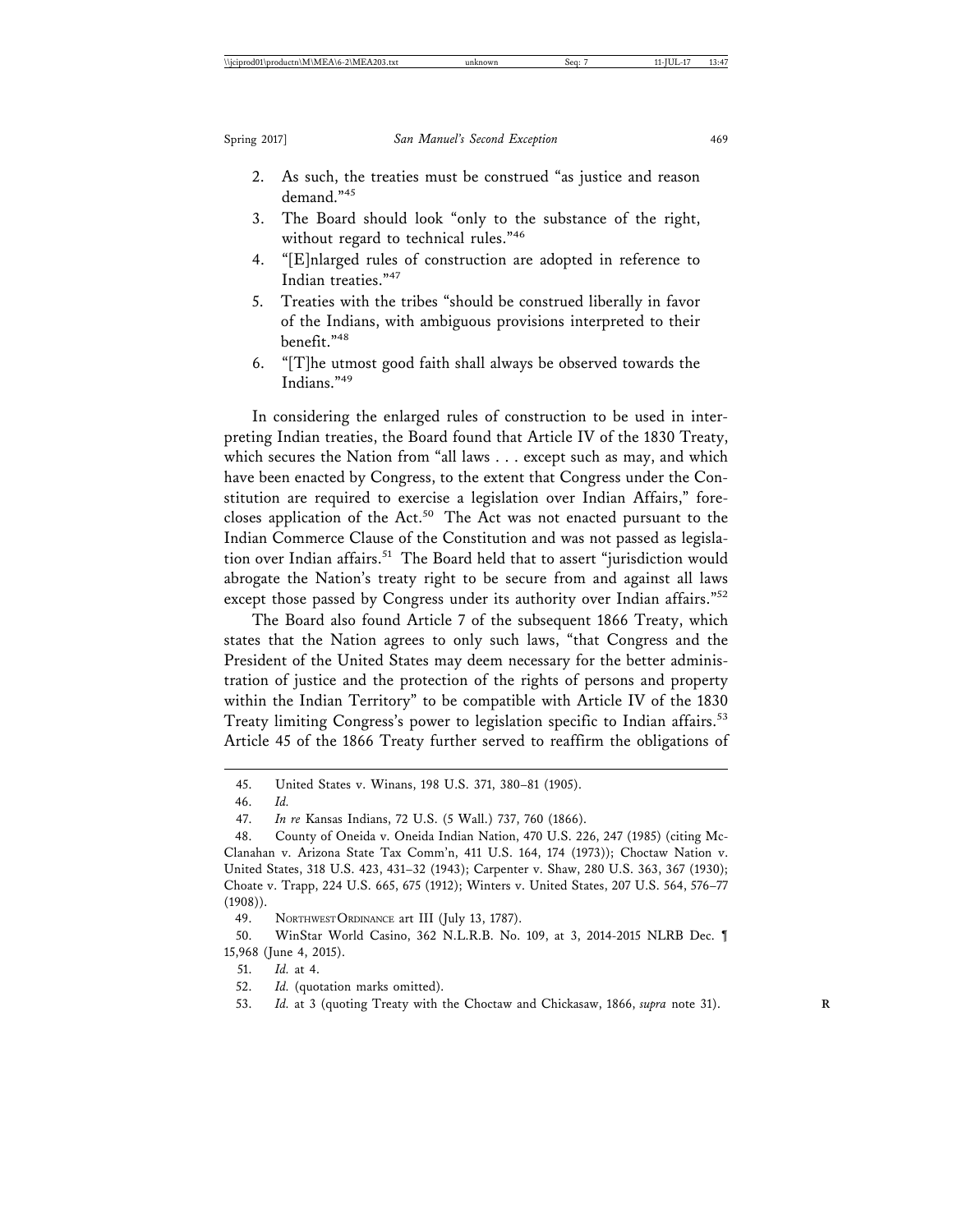the 1830 Treaty, not to limit them.<sup>54</sup> Because asserting jurisdiction would abrogate treaty rights specific to the Nation, the Board declined to assert jurisdiction and dismissed the complaint.<sup>55</sup>

#### III. TRIBES WITH SIMILAR TREATY PROVISIONS AND POTENTIAL ARGUMENTS AGAINST THE APPLICATION OF THE ACT

#### A. *Introduction*

The Board's decision in *WinStar World Casino* is an exciting and modern example of a decision maker finding for a tribe based on treaty language. To explore the potential for other tribes to take advantage of this moment, Part III surveys other ratified treaties to determine if the arguments advanced in *WinStar World Casino* could be advanced in future litigation regarding the Act.

#### B. *Method*

In order to identify other treaties that would satisfy the second *San Manuel* exception, I read all of the ratified treaties with Indian tribes included in Volume II of Kappler's *Indian Affairs: Laws and Treaties*. 56 Focusing on language limiting Congress' plenary power over tribes to federal laws related to Indian affairs, I have identified four treaties and four corresponding tribes who could argue that the application of the Act would abrogate their treaty rights and satisfy the second *San Manuel* exception as interpreted in *WinStar World Casino*. In order to demonstrate the highly varied and diverse nature of tribal labor and employment, each analysis includes an extremely brief background on the tribe's relationship with the United States, the current tribal governance structure, pertinent tribal labor laws, as well as the scope of tribal enterprise both on and off reservation.

<sup>54.</sup> *Id.* at 3–4 (citing Chickasaw Nation v. Oklahoma Tax Comm'n, 31 F.3d 964, 978 (10th Cir. 1994), *rev'd on other grounds sub nom*. Oklahoma Tax Comm'n v. Chickasaw Nation, 515 U.S. 450 (1995)).

<sup>55.</sup> *WinStar World Casino*, 362 N.L.R.B. at 4.

<sup>56.</sup> David Selden & Monica Martens, *Basic Indian Law Research Tips – Part I: Federal Indian Law*, http://www.narf.org/nill/resources/federal\_indian\_law\_research\_guide.pdf (last updated Aug. 2008), originally printed in COLORADO LAWYER, May 2005, at 43.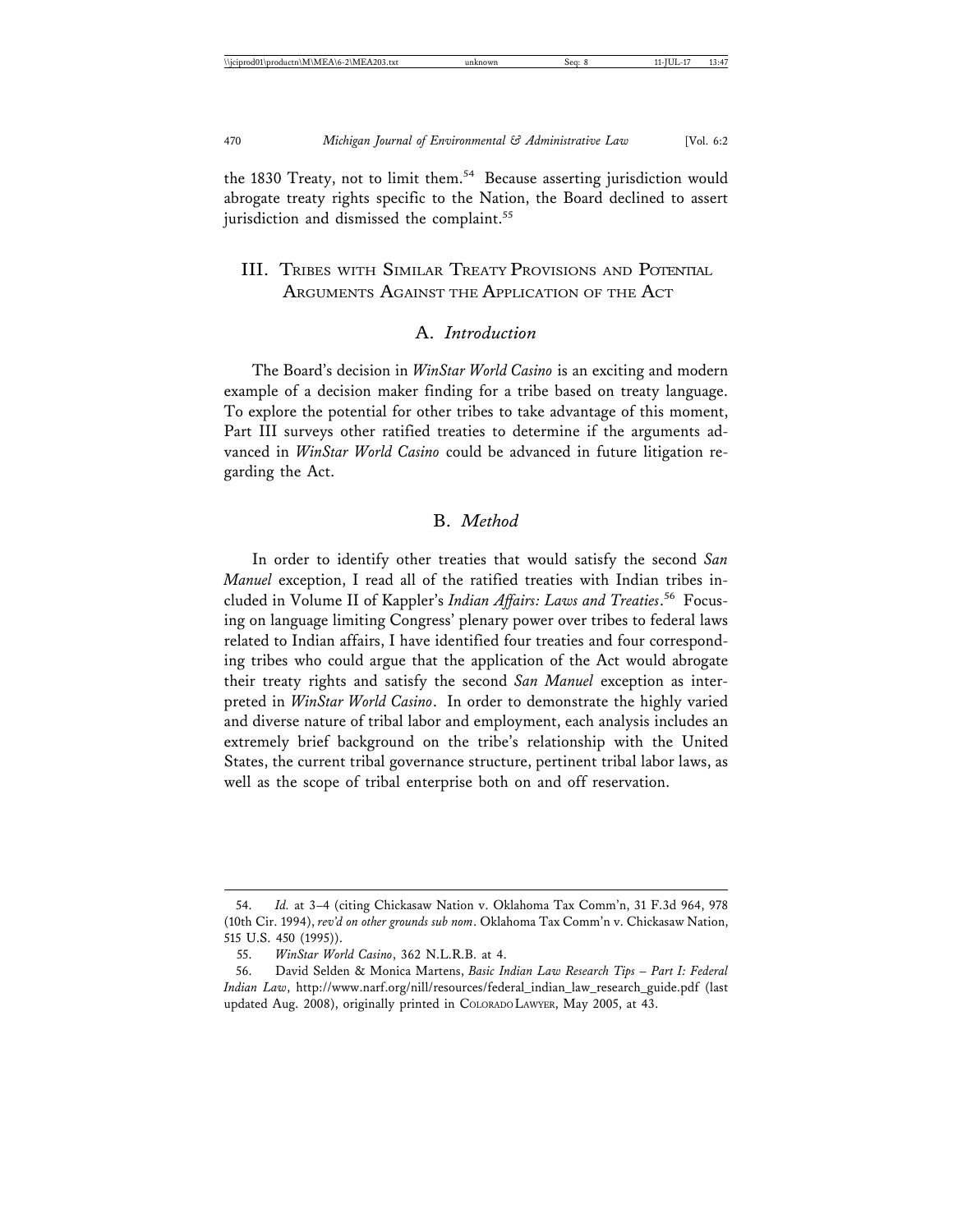

<sup>57.</sup> Treaty with the Wallawalla, Cayuse, etc., 1855, Mar. 8, 1859, 12 Stat. 945, *reprinted in* 2 KAPPLER, INDIAN AFFAIRS: LAWS AND TREATIES 694 (1904).

<sup>58.</sup> Treaty with the Creeks, etc., 1856, Aug. 16, 1856, 11 Stat. 699, *reprinted in* 2 KAP-PLER, INDIAN AFFAIRS: LAWS AND TREATIES 756 (1904).

<sup>59.</sup> *Id.*

<sup>60.</sup> Treaty with the Seminoles, 1866, Jul. 19, 1866, 14 Stat. 755, *reprinted in* 2 KAPPLER, INDIAN AFFAIRS: LAWS AND TREATIES 910 (1904).

<sup>61.</sup> Treaty with the Menominee, 1856, Apr. 18, 1856, 11 Stat. 679, *reprinted in* 2 KAP-PLER, INDIAN AFFAIRS: LAWS AND TREATIES 755 (1904).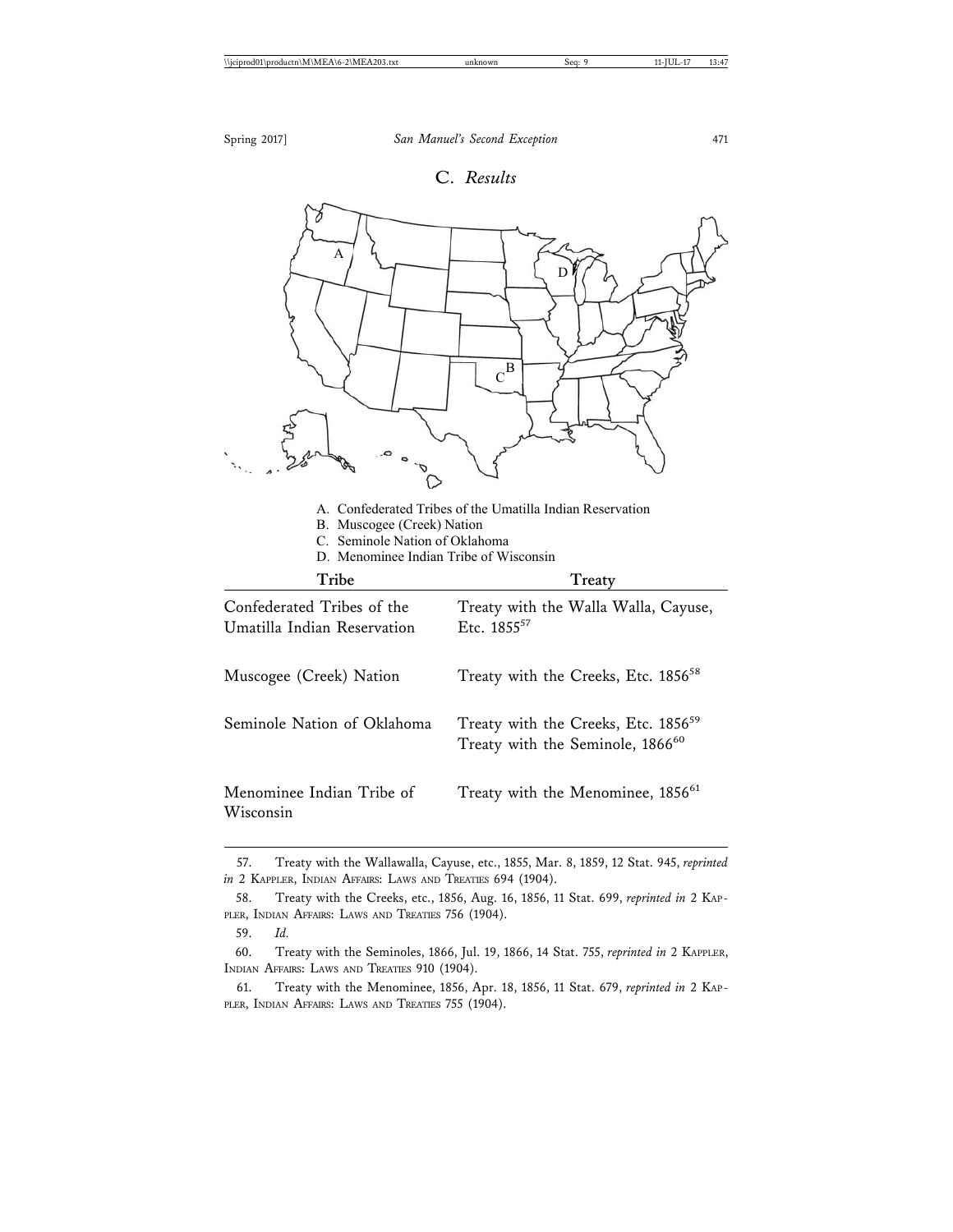#### 1. Confederated Tribes of the Umatilla Indian Reservation (CTUIR)

The CTUIR is a union of three tribes: the Cayuse, Umatilla, and Walla Walla.62 The Confederated Tribes signed a treaty with the U.S. government in 1855 (the 1855 Treaty), ceding over 6.4 million acres to the United States.<sup>63</sup> Located in northeast Oregon, the 273 square mile reservation is home to nearly half of the 3,100 tribal members, 300 non-member Indians and 1,500 non-Indians.<sup>64</sup> The CTUIR is governed by a Constitution adopted in 1949.<sup>65</sup> The General Council, comprised of all Tribal members age 18 and older, elect the tribal governing body—an eight-member Board of Trustees.<sup>66</sup> A chairman presides over the Board,<sup>67</sup> which sets Tribal policy, makes decisions regarding Tribal affairs, and determines priority projects and issues.<sup>68</sup> The Tribal government employs nearly 500 employees in various departments concerning public health, natural resources, public safety, and economic development.<sup>69</sup> The Tribe employs more than 800 employees at its Wildhorse Casino & Resort and nearly 300 employees in other ventures.70 Other examples of tribal enterprise include a Tribal Native Plant Nursery,<sup>71</sup> a cultural institute,<sup>72</sup> and commercial developments such as a gas station, a market, and a grain elevator.<sup>73</sup>

#### a. CTUIR Right to Work Code

The CTUIR enacted the Right to Work Code in 2009 as an expression of the Tribe's:

desires to establish its own law governing the workplace, the rights of employees and the obligations of employers within the Umatilla Indian Reservation, and to avoid being bound by the laws of the

63. *Id.*

64. *Id.*

65. *Id.*

66. *Id.*

67. *Id.*

68. *Id.*

69. *Id.*

70. *Id.*

71. Confederated Tribes of the Umatilla Reservation, *CTUIR Tribal Native Plant Nursery*, http://www.tribalnativeplants.com (last visited Feb. 17, 2017).

72. Tamástslikt Cultural Institute, http://www.tamastslikt.org (last visited Feb. 17, 2017).

73. Confederated Tribes of the Umatilla Reservation, *Tribal Enterprises & Businesses*, http://ctuir.org/tribal-enterprises-businesses (last visited Feb. 17, 2017).

<sup>62.</sup> Confederated Tribes of the Umatilla Reservation, *About Us*, http://ctuir.org/aboutus (last visited Feb. 19, 2017).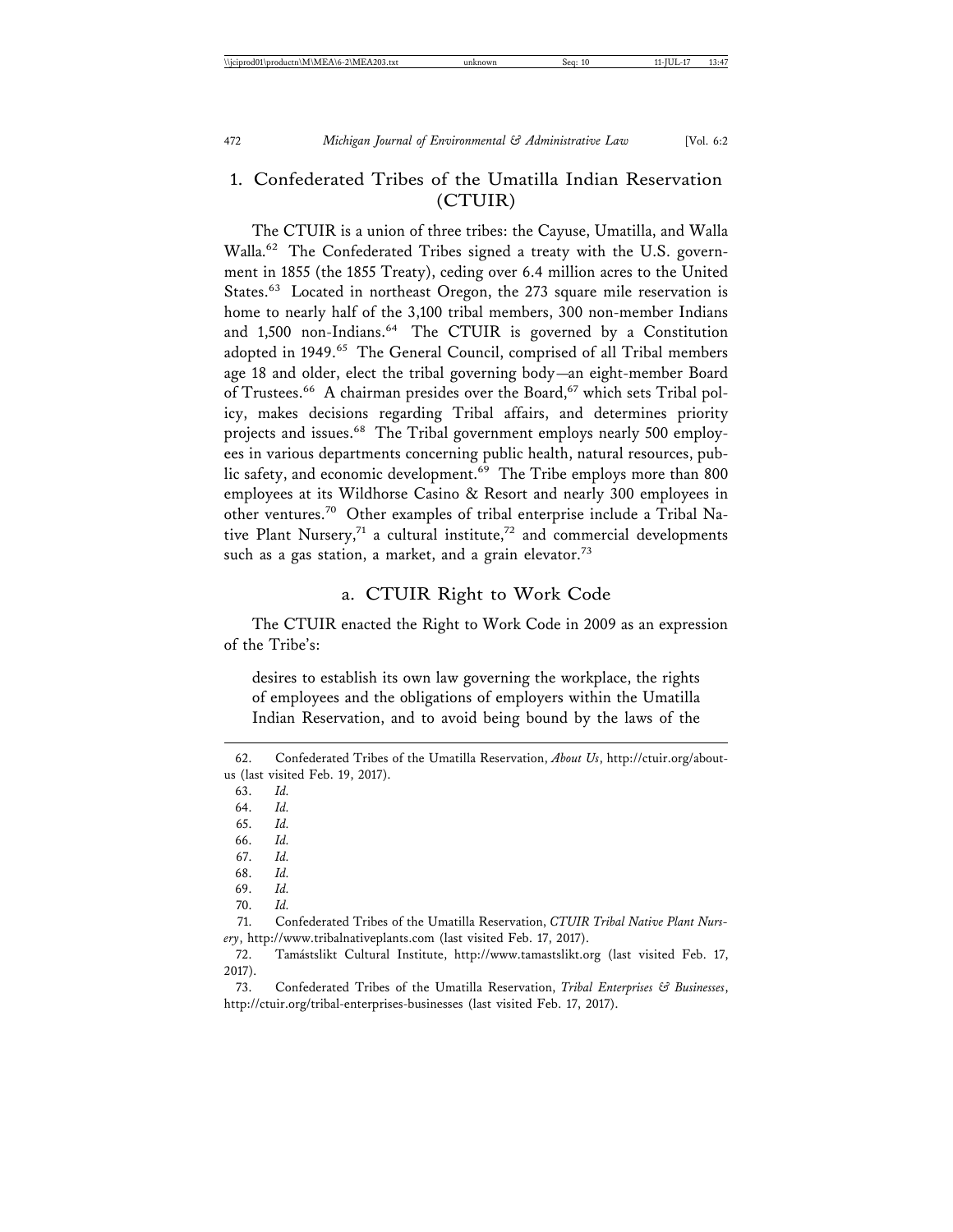other sovereigns, such as the federal government . . . . No employee within the Umatilla Indian Reservation shall be forced to join, or be penalized for not joining, a union or other collective bargaining organization, and should be able to make that choice freely and voluntarily.74

On-reservation employees cannot be forced to join or resign from,<sup>75</sup> pay dues to,<sup>76</sup> or be vetted by a labor union.<sup>77</sup> Employers cannot deduct union dues from wages,<sup>78</sup> discriminate or retaliate against, threaten, or intimidate<sup>79</sup> employees based on union affiliation or lack thereof.<sup>80</sup> Unions are forbidden from attempting to organize tribal government employees<sup>81</sup> unless expressly authorized by law.<sup>82</sup> Authorized labor unions<sup>83</sup> and their agents<sup>84</sup> must register with and pay a fee to the Tribe.

The Tribal Court has jurisdiction over all causes of action alleging violations of the Right to Work Code.<sup>85</sup> The Court will issue injunctive relief and damages resulting from violation or threatened violation of the provisions of the Code.<sup>86</sup>

### b. Relevant Treaty Provisions & Arguments Against Board Jurisdiction

In the 1855 Treaty, Article 8 states that, "said Indians further engage to submit to and observe all laws, rules, and regulations which may be prescribed by the United States *for the government of said Indians*."87

78. *Id.* § 1.04(A).

79. *Id.* § 1.04(C).

80. *Id.* § 1.04(B).

81. The code defines "Tribal Government Employer" as "the Tribe's government departments, programs and agencies, including the Yellowhawk Tribal Health Center and the Umatilla Reservation Housing Authority, but does not include Tribal enterprises whether they be incorporated or unincorporated." *Id.* § 1.02(G).

- 82. *Id.* § 1.04(D).
- 83. *Id.* § 1.05(A)–(B).
- 84. *Id.* § 1.06(A).
- 85. *Id.* § 1.07(A)(2).
- 86. *Id.* § 1.06(B)(1).
- 87. Treaty with the Wallawalla, Cayuse, etc., *supra* note 57, art. 8 (emphasis added). **R**

<sup>74.</sup> RIGHT TO WORK CODE § 101(G)–(H) (2009) (Confederated Tribes of the Umatilla Reservation).

<sup>75.</sup> *Id.* § 1.03(A)(1).

<sup>76.</sup> *Id.* § 1.03(A)(3).

<sup>77.</sup> The code refers to labor unions as "Labor Organizations" and defines them as "any organization of any kind, or agency or employee representation committee or union, which exists for the purpose, in whole or in part, of dealing with an Employer or Employers concerning wages, rates of pay, hours of work, other conditions of employment, or other forms of compensation." *Id.* § 1.02(C).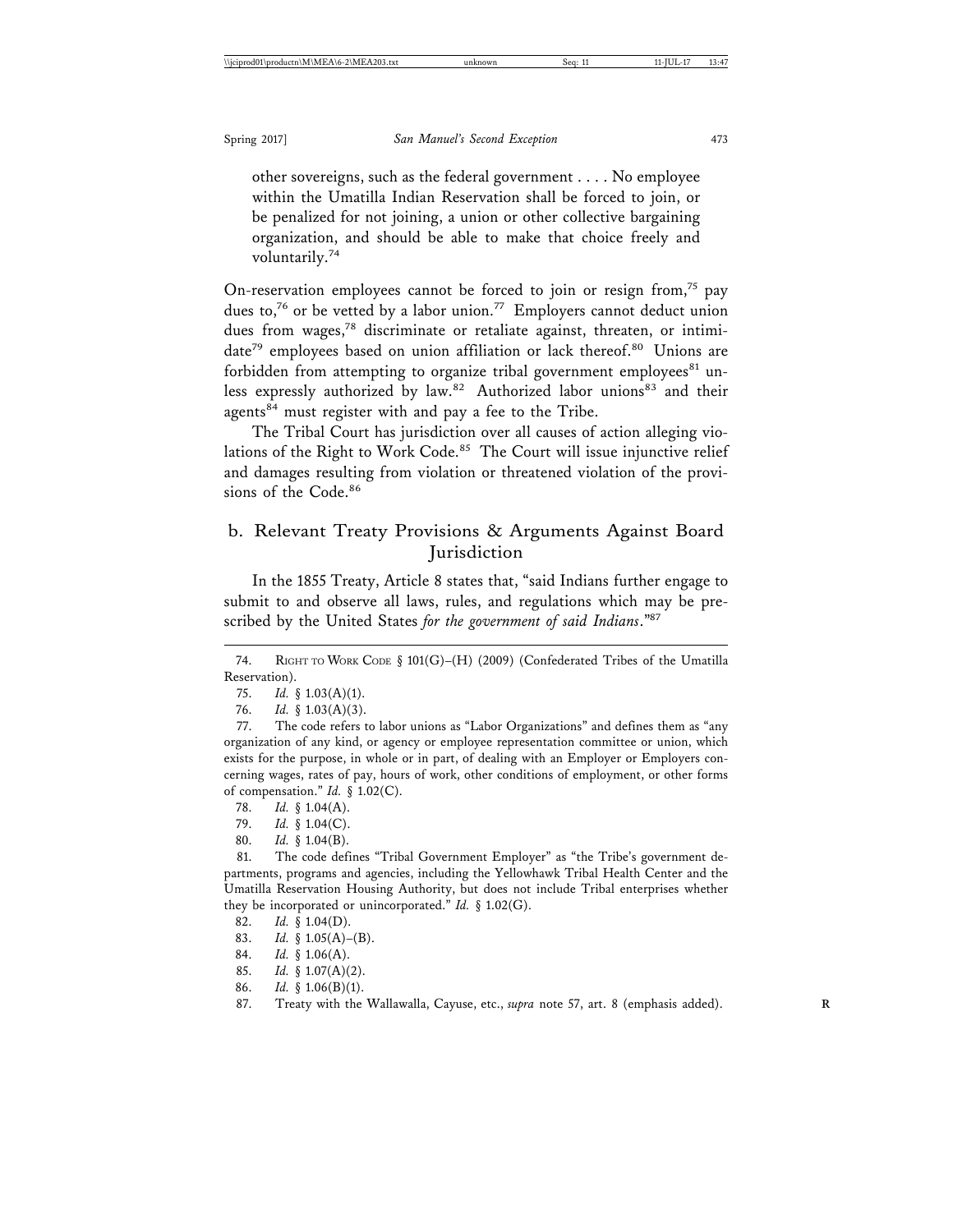If the Board sought to assert jurisdiction over the Tribe, the Tribe could make a strong argument under the second *San Manuel* exception that the Board should not assert jurisdiction because application of the Act would abrogate a treaty right specific to the Tribe.<sup>88</sup>

In *WinStar World Casino*, the Board found that in "giving due consideration to the enlarged rules of construction to be used in interpreting Indian treaties," a treaty provision that limited the legislative authority of the federal government to that legislation enacted pursuant to the Indian Commerce Clause or concerning Indian affairs foreclosed application of the Act.89 There, the relevant treaty language limited the federal legislative authority to that enacted "for the government of said Indians."90 Construing this language liberally in favor of the Tribe, an agreement to submit to "laws, rules, and regulations" "prescribed by the United States for the government of said Indians" should be read to limit the legislative authority of the United States to that legislation enacted pursuant to the Indian Commerce Clause or as legislation over Indian affairs.

The Board could respond that because the treaty provision does not expressly state a limitation to regulate "Indian Affairs" as articulated in *WinStar World Casino*, the language should not have the same force. The tribe's rejoinder is that any ambiguity in scope should be resolved to the tribe's benefit. To resolve ambiguity, the tribe can cite to Article 8 of the 1855 Treaty which articulates prospective goals for the tribe's relationship with the United States: friendly relations, non-violent methods of conflict and dispute resolution, and the limited extent of the U.S. legal authority over the tribe.<sup>91</sup> Looking "only to the substance of the right, without regard to technical rules,"92 the Board should find that the substance of the treaty provision limits the federal government's legislative authority over the tribe to laws enacted pursuant to the Indian Commerce Clause or regarding Indian affairs, thus requiring the Board to refrain from asserting jurisdiction over the tribal enterprise.

<sup>88.</sup> San Manuel Indian Bingo & Casino, 341 N.L.R.B. 138, 1055 (2004).

<sup>89.</sup> WinStar World Casino, 362 N.L.R.B. No. 109, at 3, 2014-2015 NLRB Dec. ¶ 15,968 (June 4, 2015) (quotation marks omitted).

<sup>90.</sup> Treaty with the Wallawalla, Cayuse, etc., *supra* note 57, art. 8. **R**

<sup>91.</sup> *Id.*

<sup>92.</sup> United States v. Winans, 198 U.S. 371, 380–81 (1905).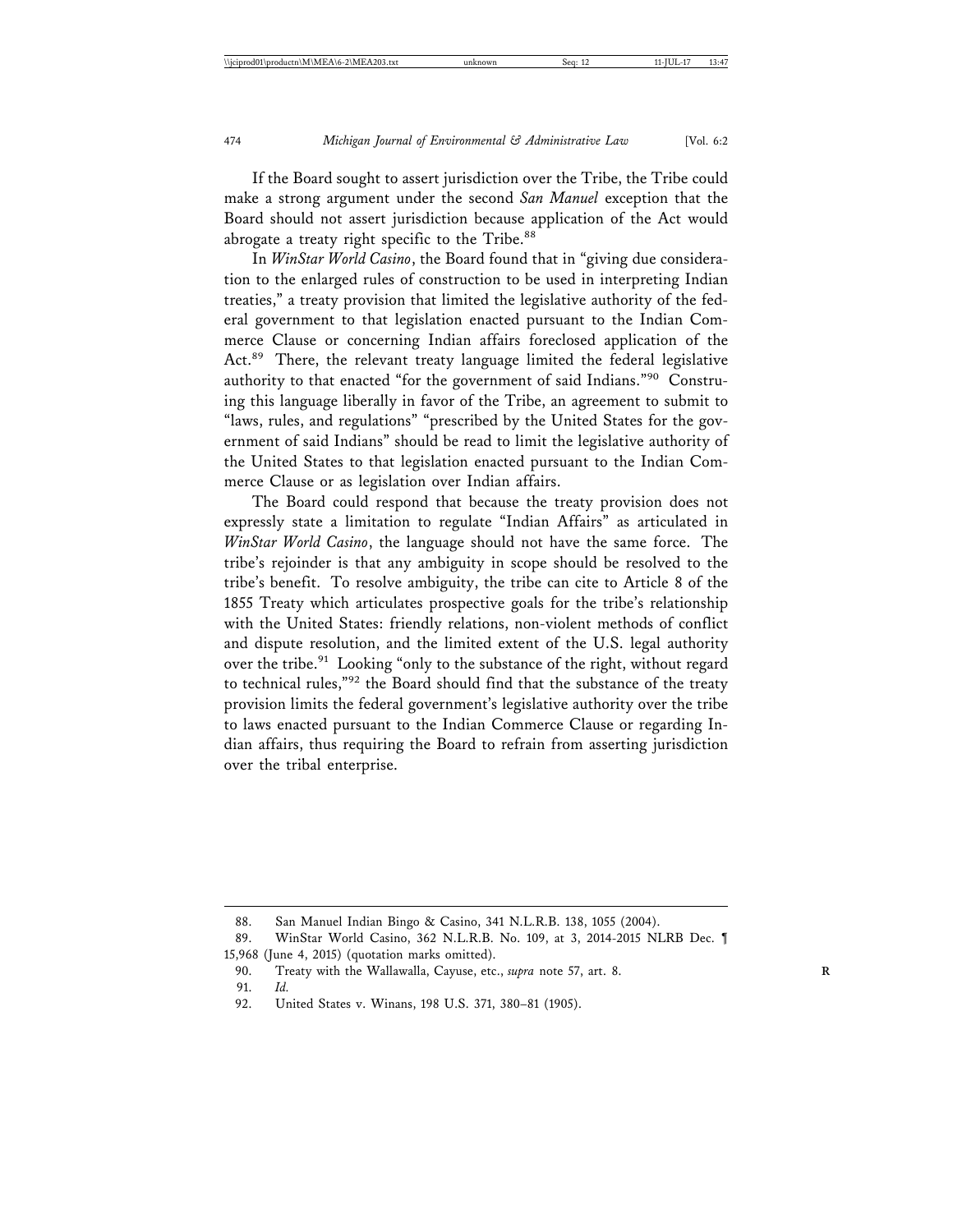#### 2. Muscogee (Creek) Nation<sup>93</sup>

The Muscogee (Creek) Nation (the Muscogee (Creek)) is one of the historical Five Civilized Tribes of the American Southeast.<sup>94</sup> After signing a treaty with the U.S. in 1832 (the 1832 Treaty), the Muscogee (Creek) were removed from their ancestral homeland in the southeastern woodlands to Indian Territory in Oklahoma.<sup>95</sup> The Muscogee (Creek) signed another treaty with the U.S in 1856 before the Civil War (the 1856 Treaty).<sup>96</sup> While the Muscogee (Creek) has no reservation, its tribal headquarters are in Okmulgee, Oklahoma, in eastern central Oklahoma.<sup>97</sup> As of April 20, 2016 the Nation has 80,591 members.<sup>98</sup> The tribal constitution was ratified in 1979.<sup>99</sup> The Principal Chief and Second Chief serve as the Muscogee (Creek)'s executive authority and have a cabinet to assist them.100 The Principal and Second Chief are democratically elected every four years, and the Principal Chief appoints the Tribal Administrator and Secretary.<sup>101</sup> The National Council, the legislative body, is made up of 16 elected members representing districts within the tribal jurisdictional area.<sup>102</sup> The Muscogee (Creek)'s government provides services including housing, environmental services, and police.<sup>103</sup> The Muscogee (Creek) is engaged in various enterprises including gaming, smoke shops, truck stops, and recreational venues.104 105

101. MUSCOGEE CONST. ART. V (ANNOTATED) (1979), http://www.creeksupremecourt.com/ index.php/mcn-constitutiion.

102. *Id.* art. VI, § 1–2.

105. The Muscogee (Creek) Code does not currently govern labor relations. Therefore, this analysis will only consider arguments that can be made under the applicable treaty.

<sup>93.</sup> The Muscogee (Creek) Nation, Muscogee (Creek) Nation History, CULTURE & HISTORY, http://www.mcn-nsn.gov/culturehistory/ (last visited Feb. 14, 2017).

<sup>94.</sup> FRANCIS PAUL PRUCHA, AMERICAN INDIAN TREATIES 232 (2006).

<sup>95.</sup> Muscogee (Creek) Nation*, supra* note 93. **R**

<sup>96.</sup> Treaty with the Creeks, etc., *supra* note 58.

<sup>97.</sup> Muscogee (Creek) Nation, *supra* note 93. **R**

<sup>98.</sup> The Muscogee (Creek) Nation, *Citizenship Facts & Stats*, CITIZENSHIP OFFICE, http:// www.mcn-nsn.gov/services/ citizenship/citizenship-facts-and-stats/ (last visited Mar. 15, 2017).

<sup>99.</sup> MUSCOGEE CONST. (ANNOTATED) (1979), http://www.creeksupremecourt.com/index.php/mcn-constitutiion.

<sup>100.</sup> The Muscogee (Creek) Nation, *Executive Branch*, GOVERNMENT, http://www.mcnnsn.gov/government/ executive-branch/ (last visited Mar. 17, 2017).

<sup>103.</sup> The Muscogee (Creek) Nation, DEPT. OF HOUSING, http://www.mcnhousing.com (last visitied Mar. 15, 2017); The Muscogee (Creek) Nation, *Environmental Services*, SERVICES, http://www.mcn-nsn.gov/services/environmental-services/ (last visited Mar. 17, 2017); The Muscogee (Creek) Nation, *Lighthorse Tribal Police*, SERVICES, https://www.mcn-nsn.gov/services/lighthorse-police/ (last visited Mar. 15, 2017).

<sup>104.</sup> OKLAHOMA HISTORICAL SOCIETY, OKLAHOMA TRIBAL POCKET GUIDE 2014, Muscogee (Creek) Nation, http://www.okhistory.org/pdf/pocketguide.pdf.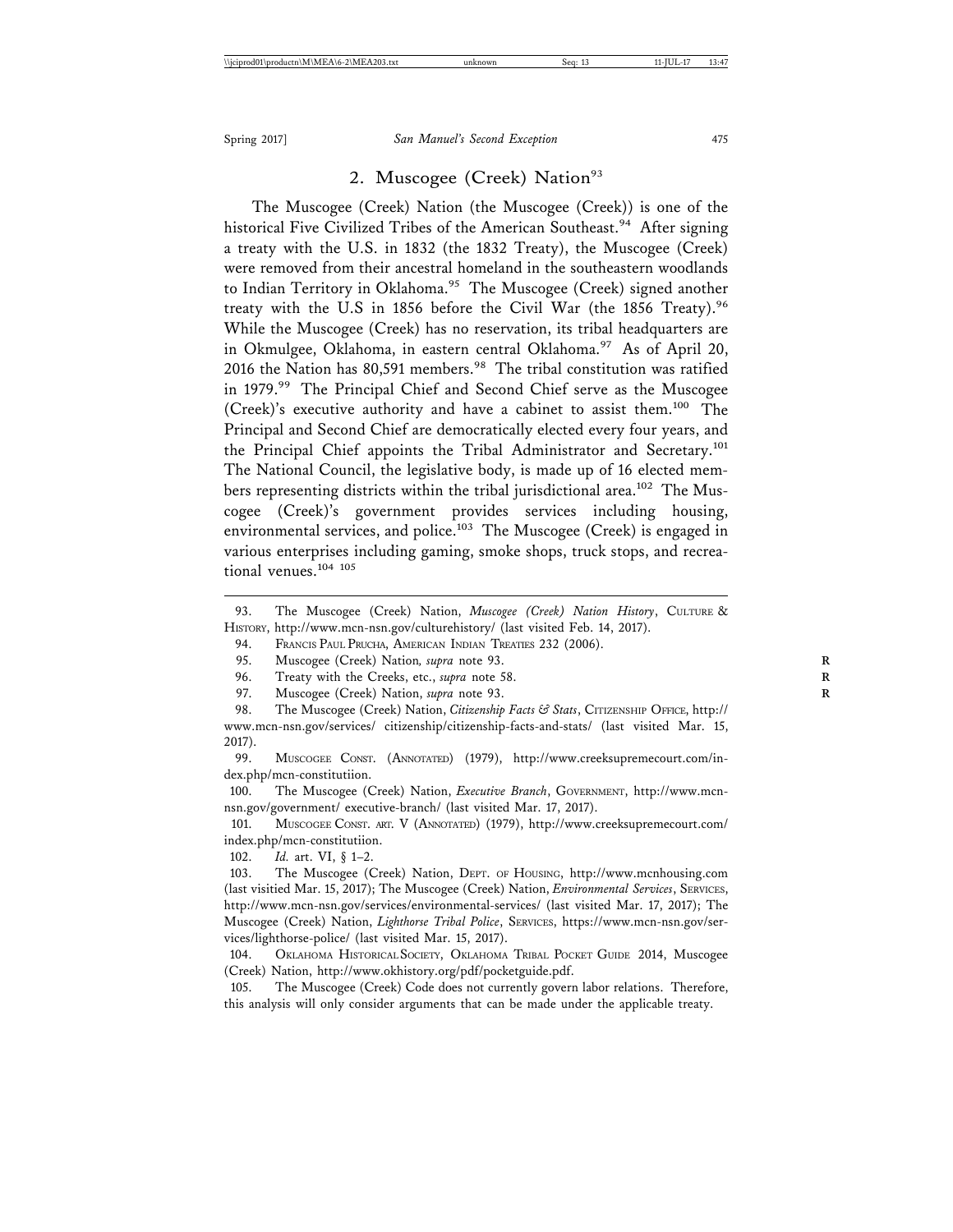Article 4 of the 1856 Treaty states "no State or Territory shall ever pass laws for the government of the Creek or Seminole tribes of Indians."<sup>106</sup> Article 15 affirms, "the Creeks and Seminoles shall be secured in the unrestricted right of self-government."<sup>107</sup>

If the Board sought to assert jurisdiction over the Muscogee (Creek)'s tribal enterprise by arguing that the treaty does not articulate language strong enough to prevent such jurisdiction, the Muscogee (Creek) could respond with arguments made under the second *San Manuel* exception that application of the Act to the Muscogee (Creek)'s enterprise would abrogate a Treaty right specific to the Muscogee (Creek). The treaty guarantees the right of self-government and keeps the Muscogee (Creek) free from laws passed by other states or territories. Pursuant to Article 15 of the 1856 treaty, the Board could argue that the application of a federal law would not be taking away from the tribe's right of self-government where the Muscogee (Creek) has not enacted any labor law or attempted to otherwise govern labor relations. If the Muscogee (Creek) enacted its own labor code and established jurisdiction over labor disputes, or articulated a public policy explaining its decision not to enact a labor code pursuant to its right to selfgovernment, the Muscogee (Creek) could argue that applying the Act would abrogate the Muscogee (Creek)'s right to self-govern and determine its own public policy with respect to labor disputes arising in its enterprises.

The Muscogee (Creek) could also argue that construing the treaty "as justice and reason demand," the Board should look "only to the substance of the right, without regard to technical rules." Construing the treaty "liberally in favor of the Indians," the application of the Act would deprive the Muscogee (Creek) of its right of self-governance by foreclosing the its ability to meaningfully enact self-determined labor law and policy as the it deems necessary. Any ambiguity as to whether self-governance includes positive and negative rights should be resolved in favor of the Muscogee (Creek) to fully promote the ideals articulated in the treaty.

#### 3. Seminole Nation of Oklahoma<sup>108</sup>

Like the Muscogee (Creek), the Seminole Nation of Oklahoma (the Seminole) is one of the Five Civilized Tribes of the American Southeast.<sup>109</sup> The Seminole also signed the 1832 Treaty, and were removed from their

<sup>106.</sup> Treaty with the Creeks, etc., *supra* note 58, art. 4. **R**

<sup>107.</sup> *Id.* art. 15.

<sup>108.</sup> *See* The Great Seminole Nation of Oklahoma, *About the Seminole Nation of Oklahoma*, CULTURE, http://sno-nsn.gov/culture/aboutsno (last visited Feb. 17, 2017).

<sup>109.</sup> Cherokee Nation, *Inter-Tribal Council of the Five Civilized Tribes*, http:// www.fivecivilizedtribes.org (last visited Feb. 17, 2017).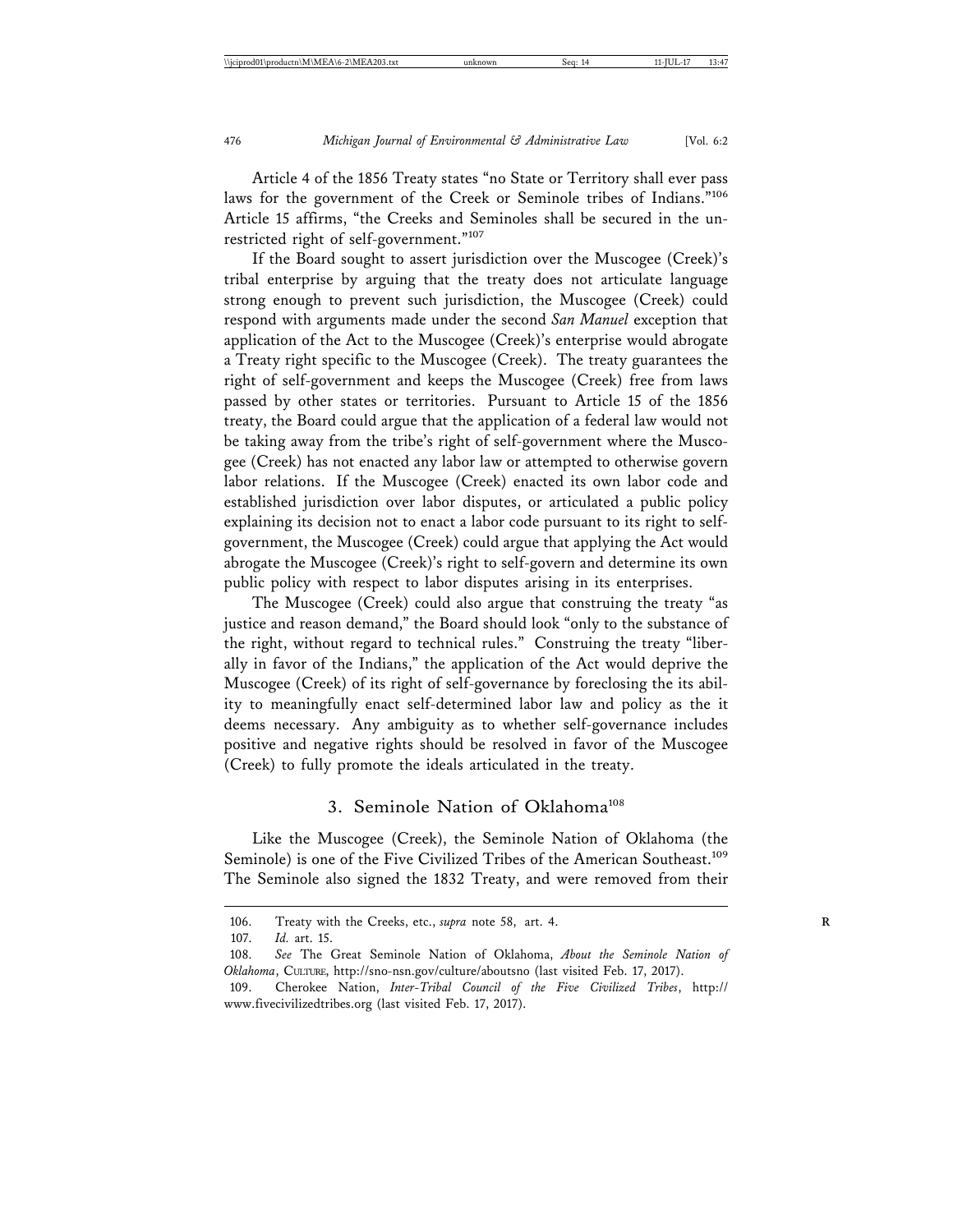ancestral homeland in Florida to Indian Territory in Oklahoma.<sup>110</sup> The Seminole Nation is also a party to the 1856 Treaty discussed previously with regard to the Muscogee (Creek) Nation. The Seminole Nation is located in south-central Oklahoma, within the Seminole Nation Tribal Complex in Wewoka, Oklahoma, in Seminole County.111 The tribe has 372 acres of federal trust land, 53 acres of fee-simple land, and 35,443 allotted acres.112 There are approximately 17,000 tribal members, with 5,315 tribal citizens living in the Seminole County service area.113 The Seminole Nation's constitution was ratified in 1969.<sup>114</sup> The democratically elected Chief and Assistant Chief chair the Seminole General Council.<sup>115</sup> The Seminole Nation is composed of 14 matrilineal bands, including two Freedman bands.<sup>116</sup> Each band has an elected chief and assistant chief.<sup>117</sup> Tribal government services include Indian child welfare, gaming, education, health care and police.<sup>118</sup> The Seminole Nation Department of Commerce oversees tribal enterprises in gaming, retail, and travel.<sup>119</sup>

#### a. Seminole Nation Employment Rights Act (the ERA) and Employment Relations Code (the ERC)

The Seminole Nation enacted the ERA in 1993.<sup>120</sup> The ERA establishes the Employment Rights Office and the Seminole Nation Employment Rights Commission, which are together responsible for enforcement of the ERA in conjunction with the Nation's Executive Office.<sup>121</sup> The ERA establishes policies including Indian preference in employment,<sup>122</sup> contracting,<sup>123</sup> training,<sup>124</sup> religious freedom,<sup>125</sup> and union compliance and complaints.126

115. *Id.*

126. *Id.* § 115.

<sup>110.</sup> The Great Seminole Nation of Oklahoma, *supra* note 108. **R**

<sup>111.</sup> *Id.*

<sup>112.</sup> *Id.*

<sup>113.</sup> *Id.*

<sup>114.</sup> *Id.*

<sup>116.</sup> *Id.*; *see also* Martha Melaku, Note, *Seeking Acceptance: Are the Black Seminoles Native Americans?* Sylvia Davis v. The United States of America, 27 AM . INDIAN L. REV. 539, 541, 543 (2003).

<sup>117.</sup> The Great Seminole Nation of Oklahoma, *supra* note 108. **R**

<sup>118.</sup> *Id.*

<sup>119.</sup> *Id.*

<sup>120.</sup> EMPLOYMENT RIGHTS ACT tit. 11A (2015) (Seminole Nation).

<sup>121.</sup> *See id.* §§ 104, 106.

<sup>122.</sup> *Id.* § 108.

<sup>123.</sup> *Id.* § 109.

<sup>124.</sup> *Id.* § 111.

<sup>125.</sup> *Id.* § 114.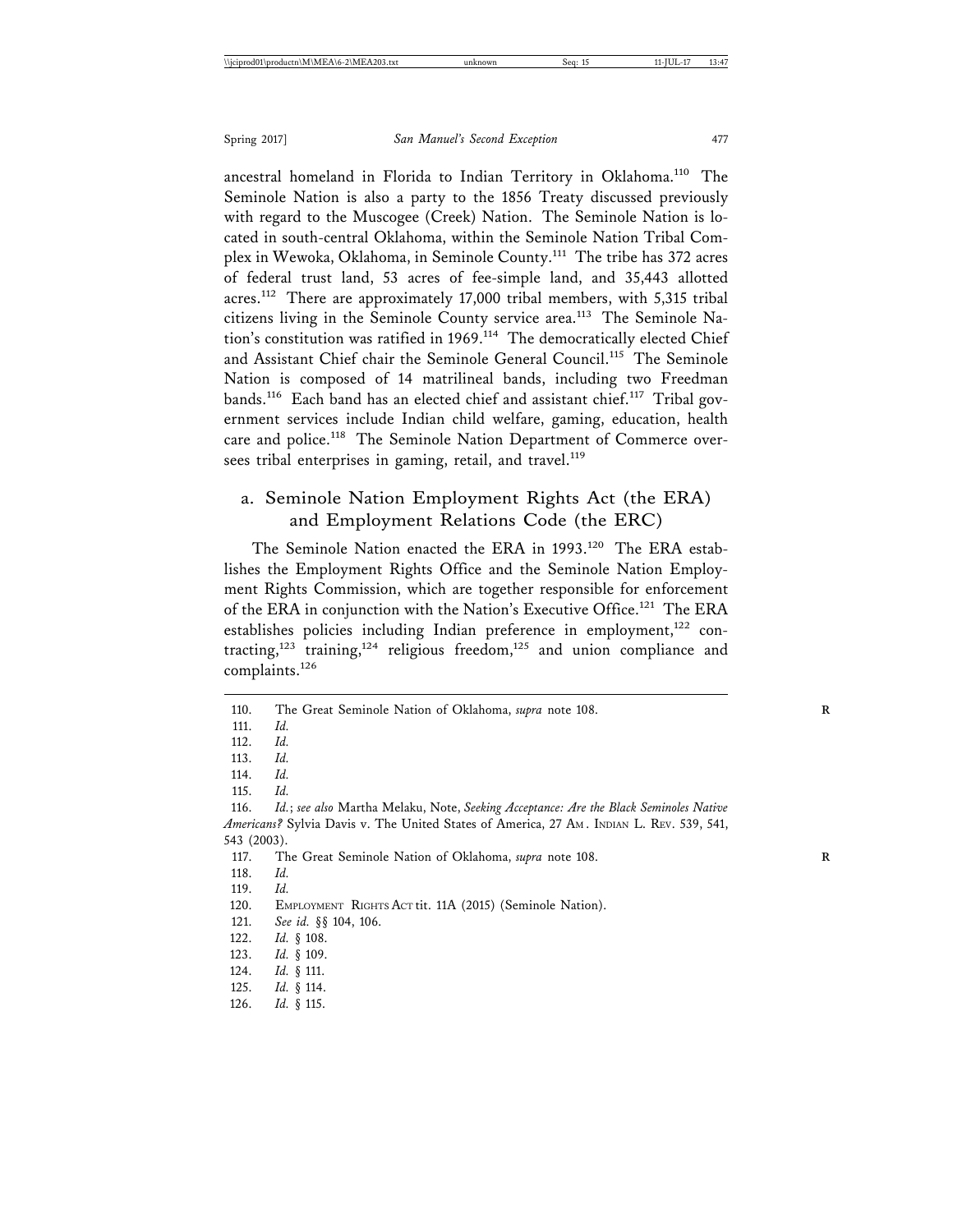The Seminole Nation enacted the ERC in 2008.<sup>127</sup> The ERC establishes tribal employee salaries,<sup>128</sup> payroll procedures,<sup>129</sup> employee benefits,<sup>130</sup> discipline,<sup>131</sup> and various other employment related policies.<sup>132</sup> The ERC creates a Personnel Board to develop and approve all personnel policies, review employment related actions, report to the General Council on personnel related matters, and serve on personnel grievance boards.<sup>133</sup> The ERC delegates the implementation and enforcement of policies established in the ERC to the Director of the Department of Human Resources.<sup>134</sup>

#### b. Relevant Treaty Provisions & Arguments Against Board **Jurisdiction**

In the 1856 Treaty,<sup>135</sup> Article 4 states "no State or Territory shall ever pass laws for the government of the Creek or Seminole tribes of Indians."<sup>136</sup> Article 15 affirms, "the Creeks and Seminoles shall be secured in the unrestricted right of self-government."<sup>137</sup> While the treaty language is the same as for the Muscogee (Creek), the Seminole Nation could make different arguments against Board jurisdiction because of its well-articulated labor laws and policy established in the ERC and the ERA.

If the Board sought to assert jurisdiction over the Seminole, it could argue that application of the Act would abrogate rights specific to the Seminole. Article 15 guarantees the unrestricted right of self-government. Here, the Seminole has codified law regarding labor and employment, and has a sophisticated court system to adjudicate claims arising out of labor and employment disputes. If the Board were to assert jurisdiction, they would be impermissibly infringing on the Seminole's ability to govern itself, determine its own labor policy, and adjudicate claims arising out of employeremployee relationships.

The Seminole could make the same argument put forward in the Muscogee (Creek) analysis regarding potential ambiguity in the definition of "self-government," asserting that the application of the Act would abrogate the Seminole's right to self-govern and determine its own public policy to

136. *Id.* art. 4.

<sup>127.</sup> EMPLOYMENT RELATION CODE tit. 11 (2015) (Seminole Nation). 128. *Id.* § 301.

<sup>129.</sup> *Id.* § 601.

<sup>130.</sup> *Id.* § 701.

<sup>131.</sup> *Id.* § 801.

<sup>132.</sup> *See id.* §§ 901, 1001.

<sup>133.</sup> *Id.* §§ 201–207.

<sup>134.</sup> *Id.* § 401.

<sup>135.</sup> Treaty with the Creeks, etc., *supra* note 58. **R**

*Id.* art. 15.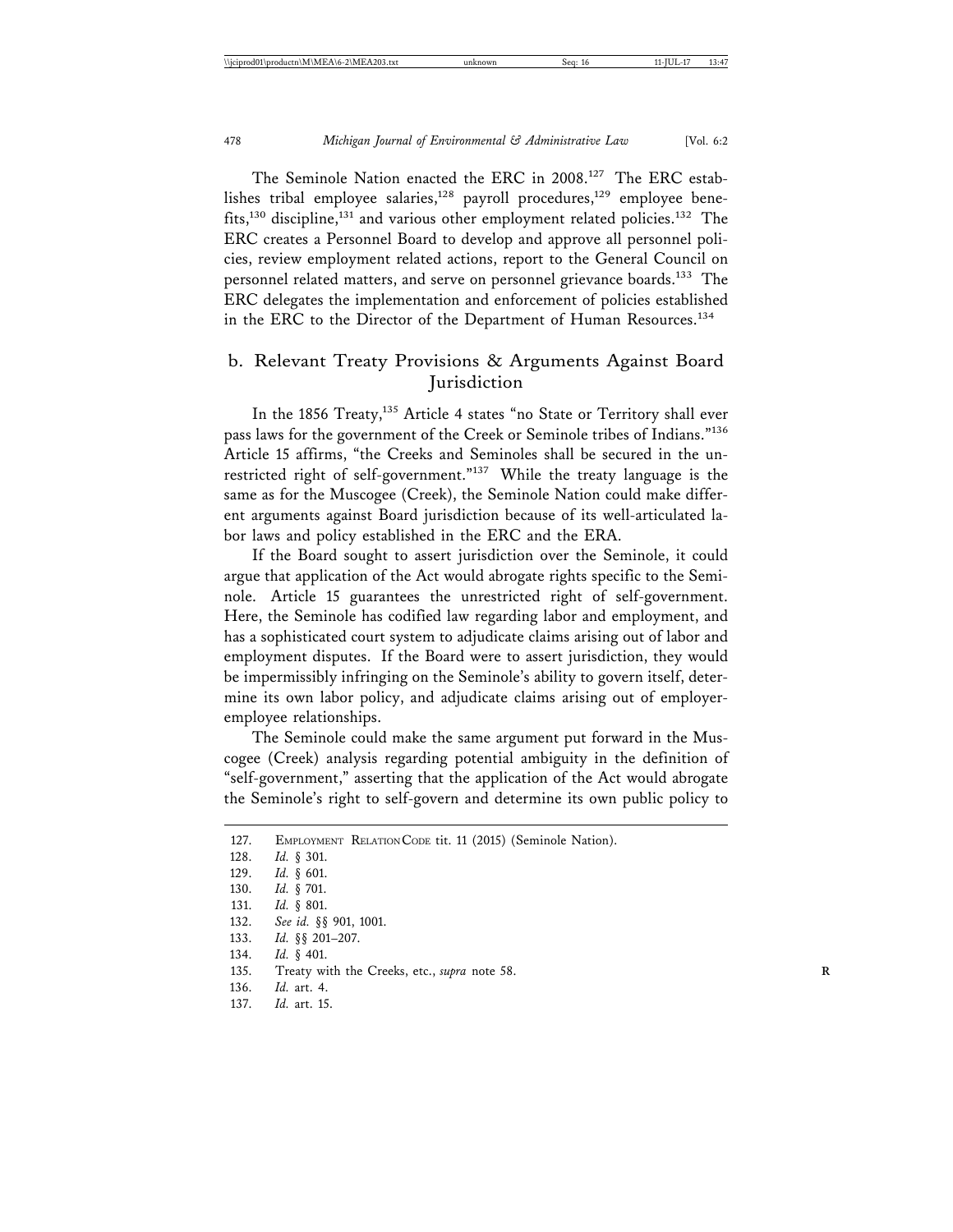adjudicate labor disputes arising in its tribal enterprise or impacting its employees.

In *WinStar World Casino*, the Board read the same language (before the proviso) to be compatible with the Nation's earlier agreement to be subject only to federal legislation concerning Indian Affairs.<sup>138</sup> There is no reason the Board should read the language here to apply differently to the right of self-government. The language of the 1866 Treaty is compatible with the 1856 Treaty, and provides no reason to give a less favorable reading to the tribe. When read in the context of the proviso, which explicitly states that any legislation shall not "interfere with or annul their present tribal organization, rights, laws, privileges, and customs,"139 to apply the Act where the Seminole Nation has developed a sophisticated system of labor and employment law would impermissibly abrogate the treaty right.

It is possible that the Board could quibble over the meaning of *present* tribal law, and assert that "present" should mean the "present" time in which the treaty was signed, as in 1866. The Seminole Nation could alternatively argue that, read liberally in favor of the tribe, "present" should be construed to mean at the time the treaty right is asserted—the literal present day.

#### 4. The Menominee Indian Tribe of Wisconsin<sup>140</sup>

The Menominee Tribe's relationship with the U.S. government has varied over time. Since the Treaty of 1848, the tribe was terminated $141$  by Congress in the  $1950s$ ,<sup>142</sup> fought for federal recognition in the 60s and 70s,143 obtained recognition in 1973,144 and engaged in successful litigation over subsistence and other treaty rights.<sup>145</sup> The Menominee tribe is located 45 miles northwest of Green Bay, Wisconsin.<sup>146</sup> The Menominee Indian Reservation is 357 square miles, and is home to 4,857 of the tribe's 8,551 members.147 The tribe is governed by a nine-member legislature that is

142. *Id.*

143. *Id.*

144. *Id.* For further background and discussion of the termination era, see WILLIAM C. CANBY JR., AMERICAN INDIAN LAW IN A NUTSHELL 27–30 (6th ed. 2015).

145. *See* Menominee Tribe v. United States, 391 U.S. 404 (1968).

146. The Menominee Indian Tribe of Wisconsin, *supra* note 140. **R**

147. *Id.*; MENOMINEE INDIAN TRIBE OF WISCONSIN, FACTS AND FIGURES REFERENCE BOOK 10 (Supplement as of June 2008), http://www.menominee-nsn.gov/CulturePages/Documents/ FactsFigureswithSupplement.pdf.

<sup>138.</sup> WinStar World Casino, 359 N.L.R.B. 1472, 1475–77 (2013), *vacated by* WinStar World Casino, 362 N.L.R.B. No. 109, 2014-2015 NLRB Dec. ¶ 15,968 (June 4, 2015).

<sup>139.</sup> Treaty with the Creeks, etc., *supra* note 59.

<sup>140.</sup> *See* The Menominee Indian Tribe of Wisconsin, *Brief History - About Us*, CULTURE, http://www.menominee-nsn.gov/CulturePages/BriefHistory.aspx (last visited Feb. 14, 2017).

<sup>141.</sup> *Id.*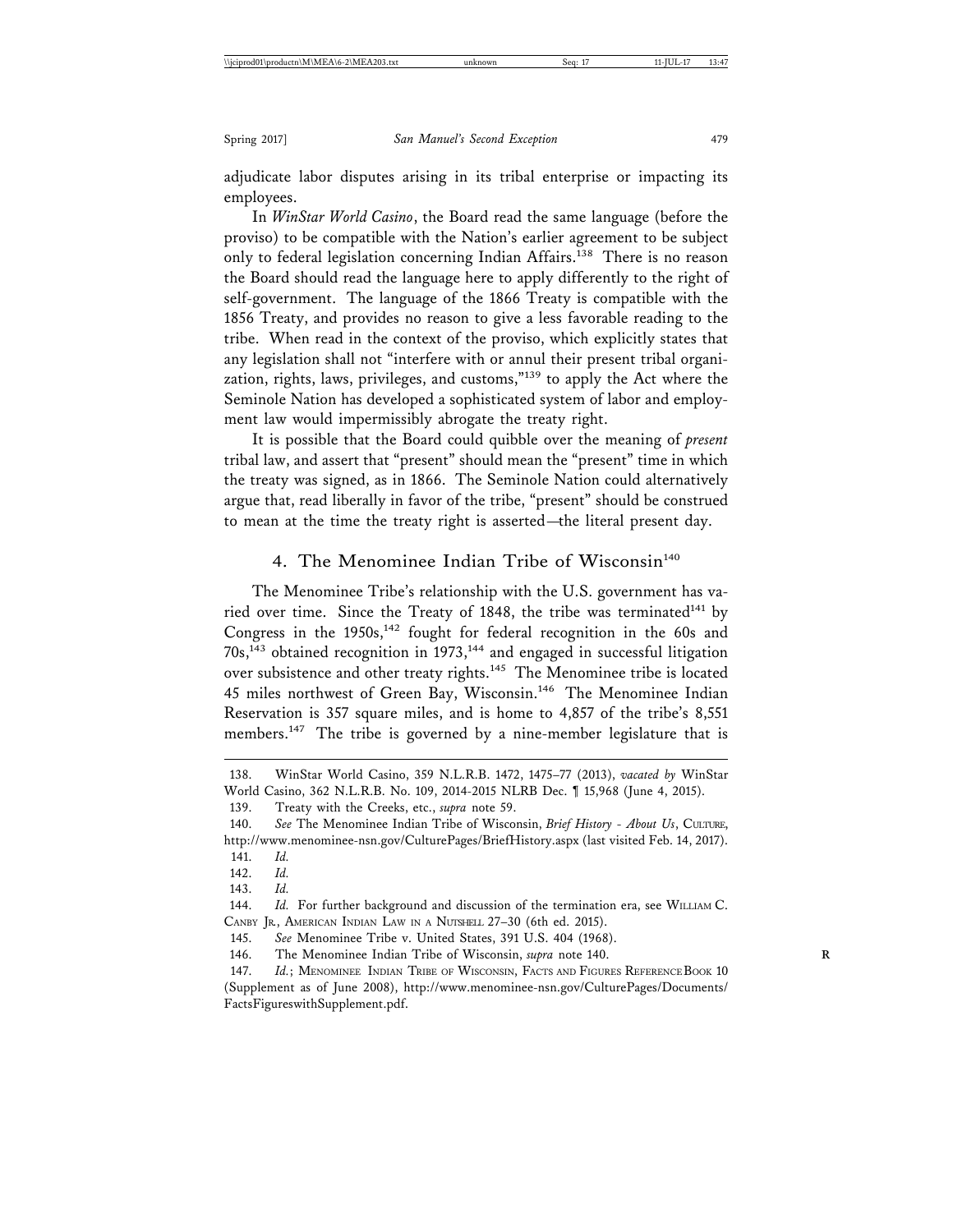elected by enrolled tribal members.<sup>148</sup> The legislature annually elects a Chairperson, Vice Chairperson, and Secretary.<sup>149</sup> The judiciary is composed of lower and appellate tribal courts.<sup>150</sup> Tribal government departments include housing, medical, social services, and law enforcement.<sup>151</sup> The tribe has several business ventures, including the Menominee Casino Resort, Menominee Fuel Station, and a sawmill.<sup>152</sup> With over 650 employees, the tribe is one of the largest employers in Menominee County.<sup>153</sup> <sup>154</sup>

Article 3 of the 1856 Treaty with the Menominee<sup>155</sup> contains the following language:

[I]t is further stipulated—1. That in case this agreement and the treaties made previously with the Menomonees (sic) should prove insufficient, from causes which cannot now been [be] foreseen, *to effect the said objects*, the President of the United States may, by and with the advice and consent of the Senate, adopt such policy in the management of the affairs of the Menomonees as in his judgment may be most beneficial to them; or Congress may, hereafter, make such provision by law as experience shall prove to be necessary.<sup>156</sup>

In other words, the 1856 Treaty provides that if the existing treaties become insufficient, the federal government can establish necessary laws "to effect the said objects" of the treaties. The Menominee treaties address many "objects," including: land cessions and removal, peace, provisions of food and farming equipment, and annuities.<sup>157</sup> But nowhere do the treaties address labor policy, organization, or collective bargaining. The tribe could

<sup>148.</sup> MENOMINEE INDIAN TRIBE OF WISCONSIN, *supra* note 147, at 4.

<sup>149.</sup> *Id.* at 7.

<sup>150.</sup> *Id.*

<sup>151.</sup> *Id.* at 49.

<sup>152.</sup> *Id.* at 31.

<sup>153.</sup> *Id.*

<sup>154.</sup> The Menominee Code does not currently govern labor relations. Therefore, this analysis will only consider arguments that can be made under the applicable treaty.

<sup>155.</sup> Treaty with the Menominee, *supra* note 61. **R**

<sup>156.</sup> *Id.* art. 3 (emphasis added).

<sup>157.</sup> The different treaties include: Treaty with the Menominee, 1817, art. 1–2, Mar. 30, 1817, 7 Stat. 753, *reprinted in* 2 KAPPLER, INDIAN AFFAIRS: LAWS AND TREATIES 138 (1904); Treaty with the Menominee, 1831, Feb. 8, 1831, 7 Stat. 342, *reprinted in* 2 KAPPLER, INDIAN AFFAIRS: LAWS AND TREATIES 319 (1904); Treaty with the Menominee, 1832, Oct. 27, 1832, 7 Stat. 405, *reprinted in* 2 KAPPLER, INDIAN AFFAIRS: LAWS AND TREATIES 377 (1904); Treaty with the Menominee, 1836, Sept. 3, 1836, 7 Stat. 506, *reprinted in* 2 KAPPLER, INDIAN AFFAIRS: LAWS AND TREATIES 463 (1904); Treaty with the Menominee, 1848, art. 2, Jan. 23, 1849, 9 Stat. 952, *reprinted in* 2 KAPPLER, INDIAN AFFAIRS: LAWS AND TREATIES 572 (1904); Treaty with the Menominee, 1854, art. 2, May 12, 1854, 10 Stat. 1064, *reprinted in* 2 KAPPLER, INDIAN AFFAIRS: LAWS AND TREATIES 626 (1904); Treaty with the Menominee, 1856, *supra* note 61, art. 3.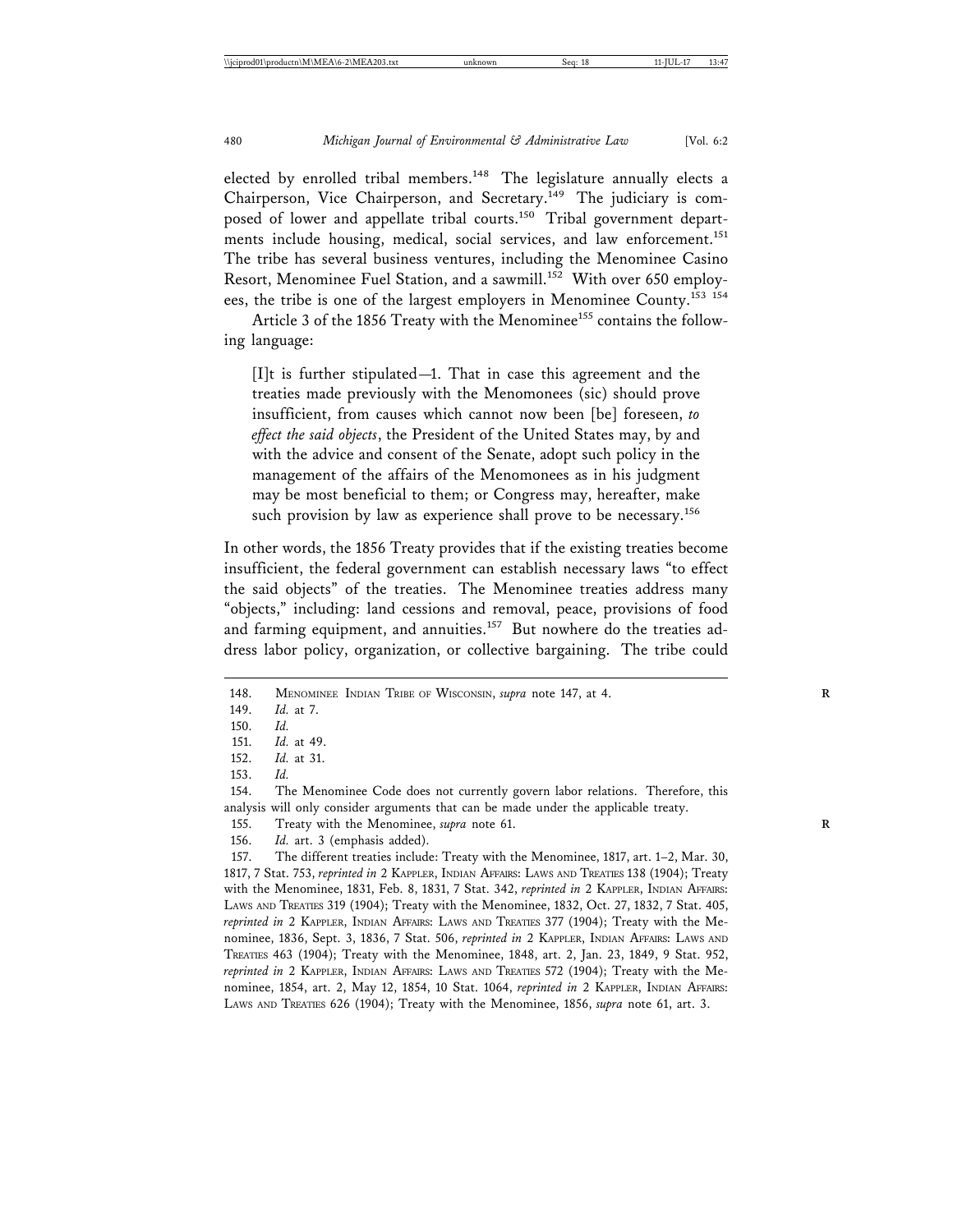thus argue that it consented to legislative authority regarding the objects of the treaties, and nothing more. The Board could counter that that language is not adequately specific to serve as a limit on Congressional plenary power. The tribe could rebut that, construing the language liberally in favor of the tribe, to apply the Act would abrogate the tribe's right to be free from federal legislation regarding subjects not contemplated by the United States and the tribe at time of the treaty's signing.

While the use of treaty language in the ways suggested could serve to maintain tribal labor sovereignty for the identified tribes, the exception is of limited application. Many tribes face legal uncertainty and potentially costly federal lawsuits when developing their own labor law, interacting with Unions on reservation land, and determining whether or not the Act applies to tribal enterprise. The next part will explore the potential impacts of federal legislative solutions to the tribal labor sovereignty question. The proposed Tribal Labor Sovereignty Act of 2015 would amend the National Labor Relations Act to exclude tribal governments as employers for purposes of the Act, thereby ending the uncertainty for tribes in some circumstances, and maintaining labor sovereignty for tribal employers.<sup>158</sup> However, for the time being, the Board and the Courts struggle to determine the place of tribal employers in the national labor framework, leaving the tribes with insufficient information to accurately weigh the risks of exercising self-governance and sovereignty over tribal labor.

#### IV. THE PROPOSED TRIBAL LABOR SOVEREIGNTY ACT

While treaty language could be put to work for these four tribes, the limited findings of the treaty survey show that, despite the federal legislative trend towards Tribal self-determination and federal statutes defining much of the relationship between the federal government and individual Tribal governments, individual tribes face inconsistent and highly fragmented judgments. However, some Congressional efforts have been made to address uncertainty in arguably "generally applicable" federal statutes, including the NLRA.

Congress attempted to pass legislation in 2011 and again in 2015 that would limit the Board's jurisdiction in Indian country by creating an explicit exclusion in the Act for tribal employers, adding to the exclusions discussed in Part II.<sup>159</sup> The amendment, sponsored by Representative Todd Rokita (R-IN), would "clarify the rights of Indians and Indian tribes on Indian lands under the National Labor Relations Act" to amend the definition of

<sup>158.</sup> Tribal Labor Sovereignty Act of 2015, H.R. 511, 114th Cong. (2015) (as received by Senate, Nov. 18, 2015).

<sup>159.</sup> *Id.* § 2.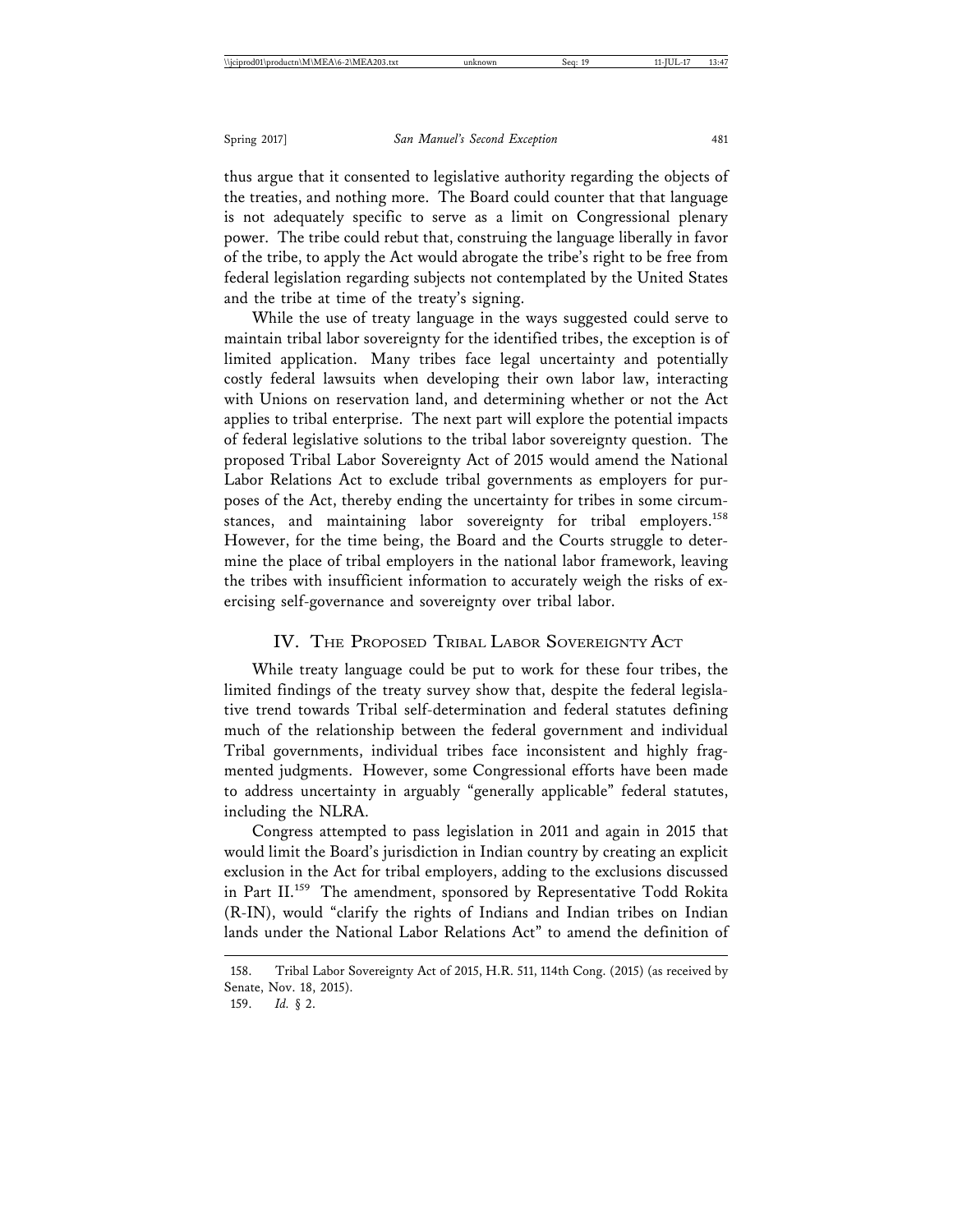"employer" in the Act to exclude "any enterprises or institutions owned and operated by an Indian tribe and located on its Indian lands."160 Additionally, the statute would define "Indian," "Indian tribes" and "Indian lands."161

This amendment would make certain that the Act does not apply to tribal enterprises or tribal governments located on Indian lands. Tribes could then enforce their own labor laws on their lands without being exposed to Board oversight. However, the proposed amendment creates a gap for those tribes who do not have reservations or trust land, or who operate enterprises or institutions on non-Indian lands. The amendment thus does not eliminate federal labor regulation from Indian country as a whole. Considering the diverse approaches and outcomes the various circuits and the Board have taken with respect to jurisdiction, this amendment would help to clarify and bolster Tribal labor sovereignty on Indian lands.

This amendment could be improved by removing the "Indian lands" provision. Hinging jurisdiction on "Indian lands" creates an unfair result for tribes without reservations. It also implicitly supports the *Montana* doctrine, which limits tribal regulatory jurisdiction over non-members and suggests that labor regulation is not an essential tenet of self-government. Yet today, labor regulation is an essential tool for tribal governments operating sophisticated enterprises with growing numbers of employees.

Congress could also consider a narrower exclusion under the Indian Gaming Regulatory Act (IGRA). Many of the unfair labor practices that raise jurisdiction questions occur in casinos operated pursuant to IGRA. A potential amendment to IGRA could be written narrowly to address commonly litigated jurisdictional questions. But this could result in a shortsighted band-aid that may not reflect the future nature of Tribal employment, especially as tribes continue to enter into a more diverse range of enterprises.<sup>162</sup> While a legislative remedy could provide heightened clarity for tribes in the present day, it could also be quickly eroded by subsequent turns in Congressional perspective. This could lead to uncertainty similar to that now created by conflicting judicial and Board opinions.

<sup>160.</sup> *H.R. 511 – Tribal Labor Sovereignty Act of 2015*, CONGRESS.GOV, https:// www.congress.gov/bill/114th-congress/house-bill/511/amendments (last visited Feb. 20, 2017).

<sup>161.</sup> H.R. 511, § 2.

<sup>162.</sup> *See, e.g.*, Memorandum from Monty Wilkinson, Director of the Executive Office for United States Attorneys, Policy Statement Regarding Marijuana Issues in Indian Country (Oct. 28, 2014), https://www.justice.gov/sites/default/files/tribal/pages/attachments/ 2014/12/11/policystatementregardingmarijuanaissuesinindiancountry2.pdf. As tribes have become more economically sufficient, they have broadened the range of tribal businesses, which could raise additional jurisdictional challenges that an amendment to IGRA would not address. *Id.*